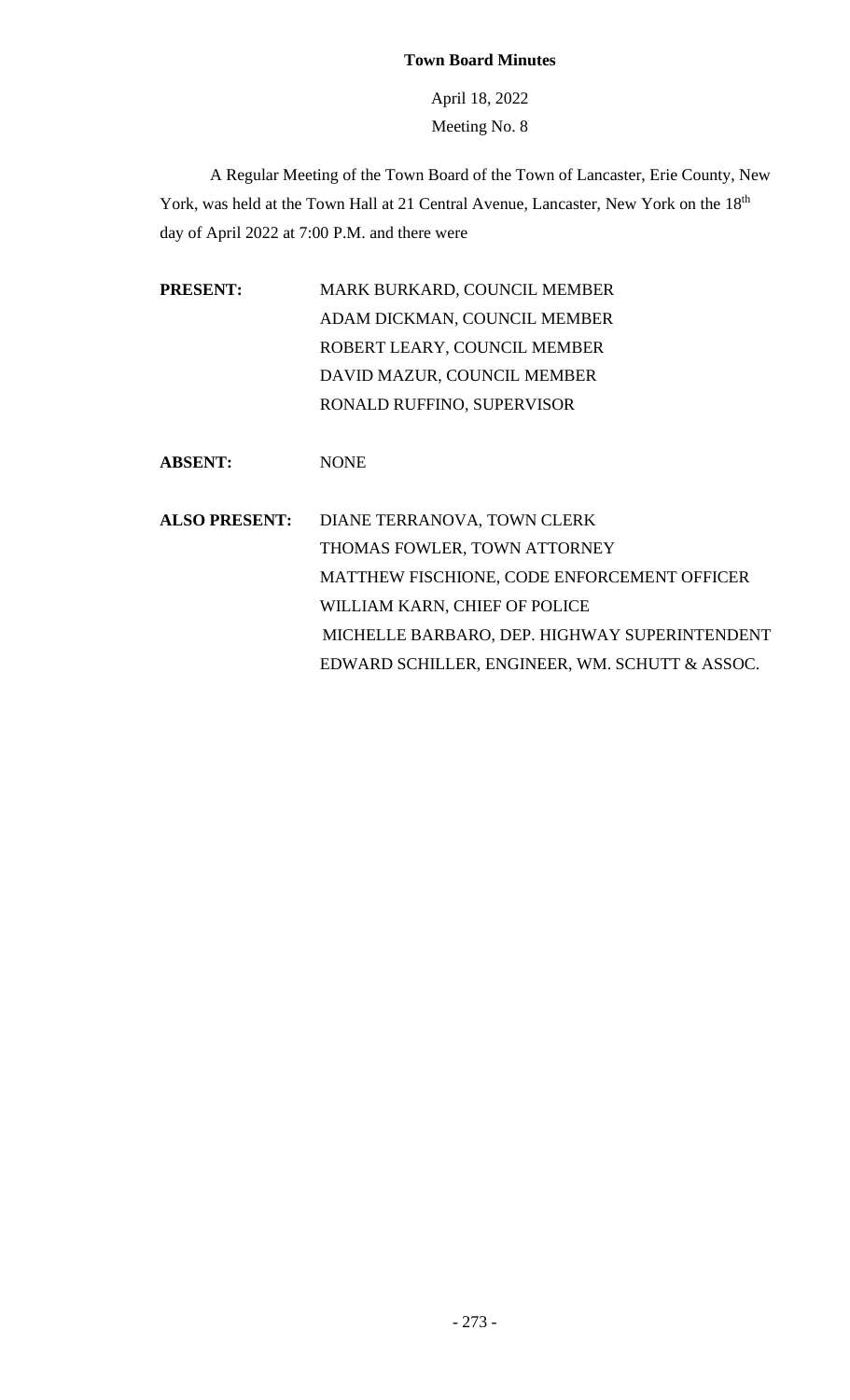## **EXECUTIVE SESSION:**

AT 7:42 P.M., UPON A MOTION DULY MADE BY COUNCIL MEMBER DICKMAN, SECONDED BY COUNCIL MEMBER LEARY for the purpose on entering into an Executive Session to discuss collective bargaining negotiations per Article 14 of Civil Service Law.

The question of entering an Executive Session was duly put to a vote on roll call, which resulted as follows:

| <b>COUNCIL MEMBER BURKARD</b> | VOTED        | <b>YES</b> |
|-------------------------------|--------------|------------|
| <b>COUNCIL MEMBER DICKMAN</b> | <b>VOTED</b> | YES.       |
| COUNCIL MEMBER LEARY          | <b>VOTED</b> | YES.       |
| COUNCIL MEMBER MAZUR          | VOTED        | <b>YES</b> |
| SUPERVISOR RUFFINO            | VOTED        | YES.       |

At 8:39 P.M., the Town Board reconvened with all members present. The Town Clerk reported that no official actions were taken by the Town Board in Executive Session.

MOTION WAS MADE BY COUNCIL MEMBER LEARY, SECONDED BY COUNCIL MEMBER BURKARD, to close the Executive Session.

The question of closing the Executive Session was duly put to a vote on roll call, which resulted as follows:

| COUNCIL MEMBER BURKARD VOTED |              | YES |
|------------------------------|--------------|-----|
| COUNCIL MEMBER DICKMAN VOTED |              | YES |
| <b>COUNCIL MEMBER LEARY</b>  | <b>VOTED</b> | YES |
| <b>COUNCIL MEMBER MAZUR</b>  | <b>VOTED</b> | YES |
| <b>SUPERVISOR RUFFINO</b>    | <b>VOTED</b> | YES |

April 18, 2022

# **PERSONS ADDRESSING TOWN BOARD:**

**White, Christopher,** spoke to the Town Board on the following matter:

• Questions regarding the new development, Hillside Commons, on Harris Hill Road.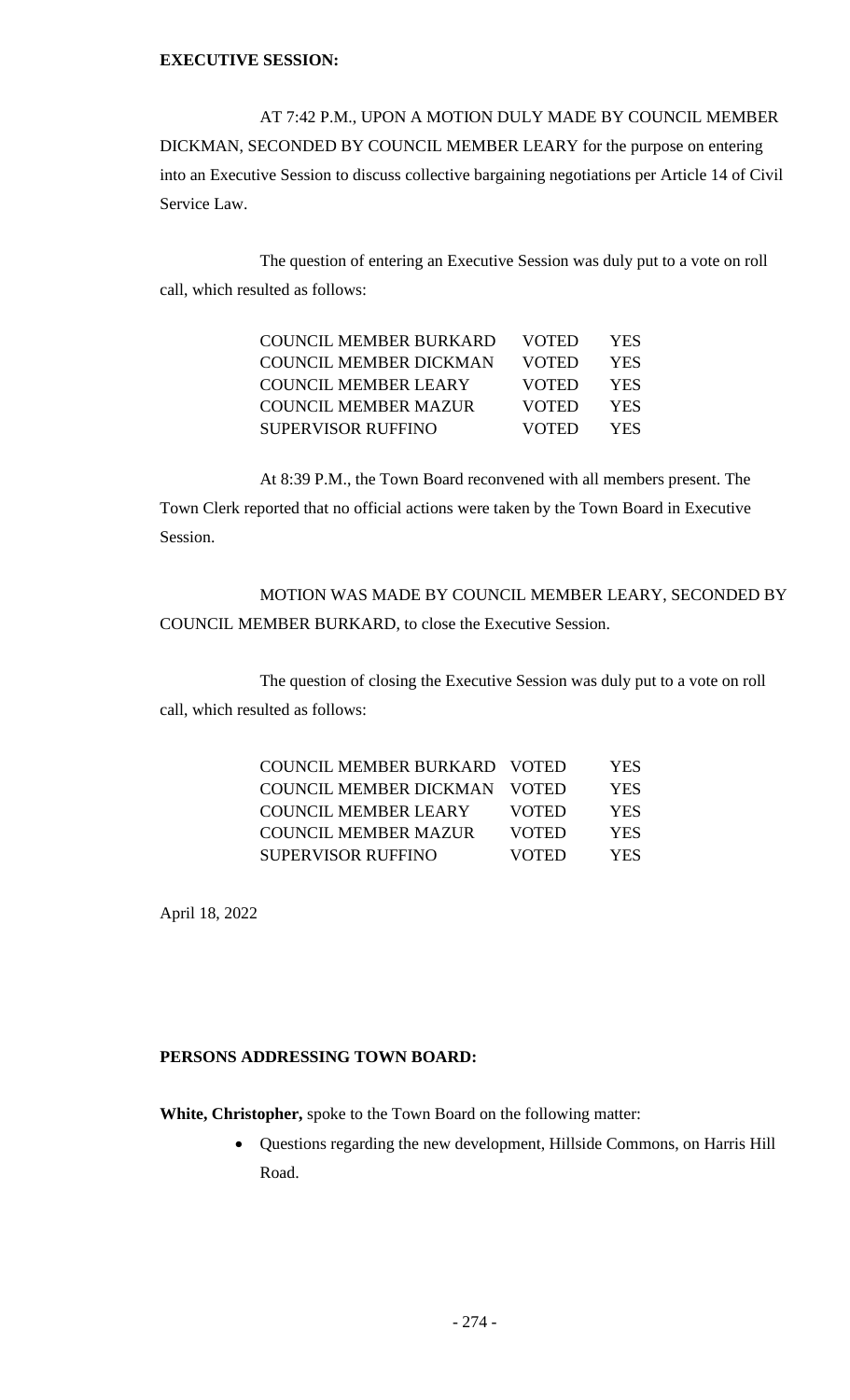# **PUBLIC HEARING SCHEDULED FOR 7:15 P.M.**: No. 1 – L.L. Flood Damage

Prevention

ON MOTION BY COUNCIL MEMBER DICKMAN, SECONDED BY COUNCIL MEMBER LEARY AND CARRIED, the public hearing was opened.

At 7:15 P.M., the Town Board held a Public Hearing to hear all interested persons upon a Local Law Flood Damage Prevention matter.

The affidavits of publication and posting of this Public Hearing are on file and a copy of the Legal Notice has been posted.

# **NAME OF PERSONS ADDRESSING Opponent/**  THE BOARD ON THIS SUBJECT Comments/Question

**Proponent/**

None

ON MOTION BY COUNCIL MEMBER LEARY, SECONDED BY COUNCIL MEMBER BURKARD AND CARRIED, the public hearing was closed at 7:16 P.M.

Decision on this matter was reserved.

April 18, 2022

**PUBLIC HEARING SCHEDULED FOR 7:15 P.M.**: No. 2 – Partial Exemption Real Property Taxation sixty-five and older.

ON MOTION BY COUNCIL MEMBER DICKMAN, SECONDED BY COUNCIL MEMBER MAZUR AND CARRIED, the public hearing was opened.

At 7:16 P.M., the Town Board held a Public Hearing to hear all interested persons upon a partial exemption from Real Property taxation for persons sixty-five of age and older on a graduated scale based on income matter.

The affidavits of publication and posting of this Public Hearing are on file and a copy of the Legal Notice has been posted.

## **NAME OF PERSONS ADDRESSING Opponent/** THE BOARD ON THIS SUBJECT Comments/Question

**Proponent/**

None

ON MOTION BY COUNCIL MEMBER LEARY, SECONDED BY COUNCIL MEMBER BURKARD AND CARRIED, the public hearing was closed at 7:17 P.M.

Decision on this matter was reserved.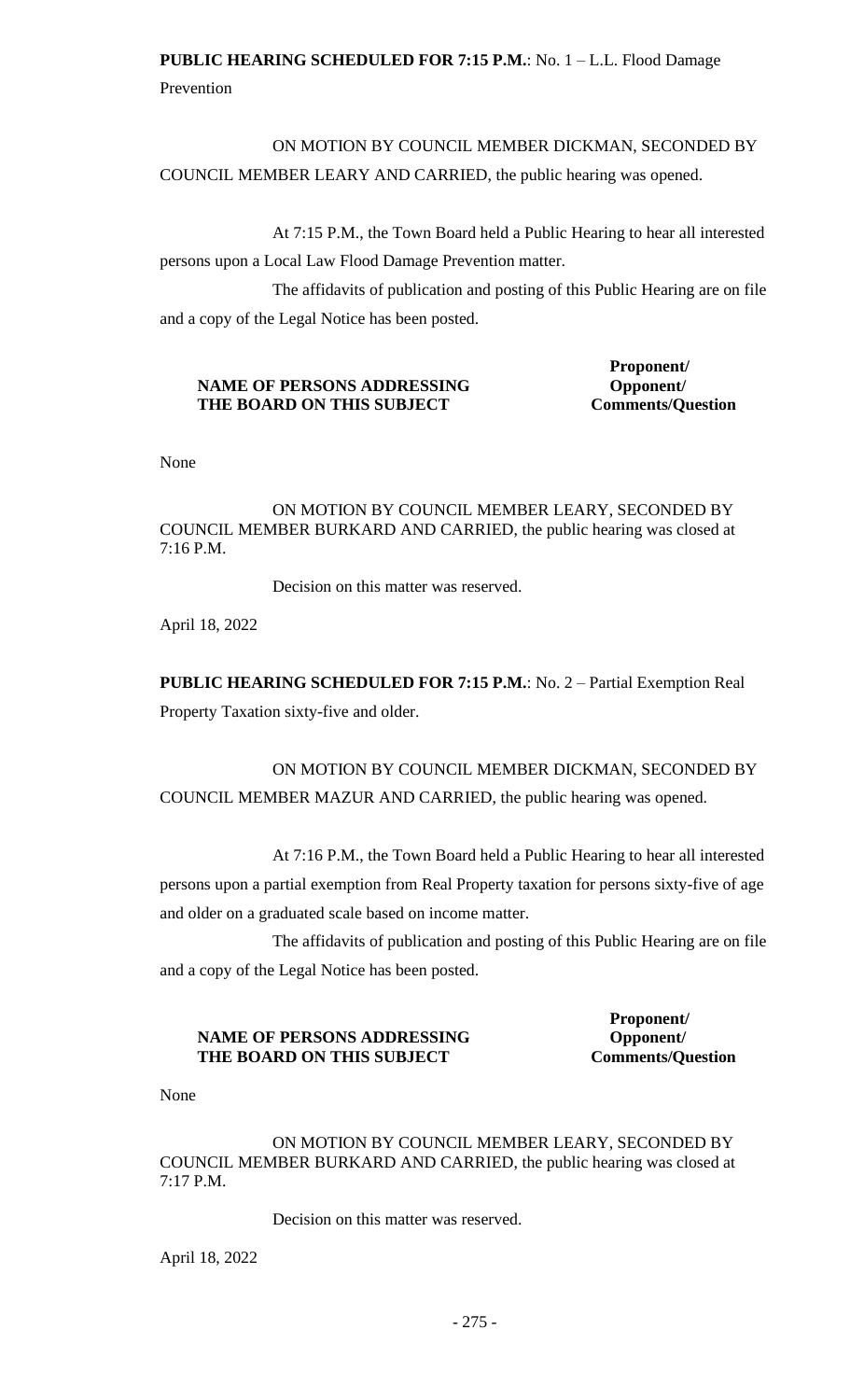**PUBLIC HEARING SCHEDULED FOR 7:15 P.M.**: No. 3 – Local Law Site Plan Review Procedures

ON MOTION BY COUNCIL MEMBER BURKARD, SECONDED BY COUNCIL MEMBER LEARY AND CARRIED, the public hearing was opened.

At 7:17 P.M., the Town Board held a Public Hearing to hear all interested persons upon a Local Law to amend Chapter 400 Zoning, Article XIV Administration and Enforcement - site plan review procedures matter.

The affidavits of publication and posting of this Public Hearing are on file and a copy of the Legal Notice has been posted.

## **NAME OF PERSONS ADDRESSING Opponent/** THE BOARD ON THIS SUBJECT Comments/Question

**Proponent/**

None

ON MOTION BY COUNCIL MEMBER LEARY, SECONDED BY COUNCIL MEMBER BURKARD AND CARRIED, the public hearing was closed at 7:18 P.M.

Decision on this matter was reserved.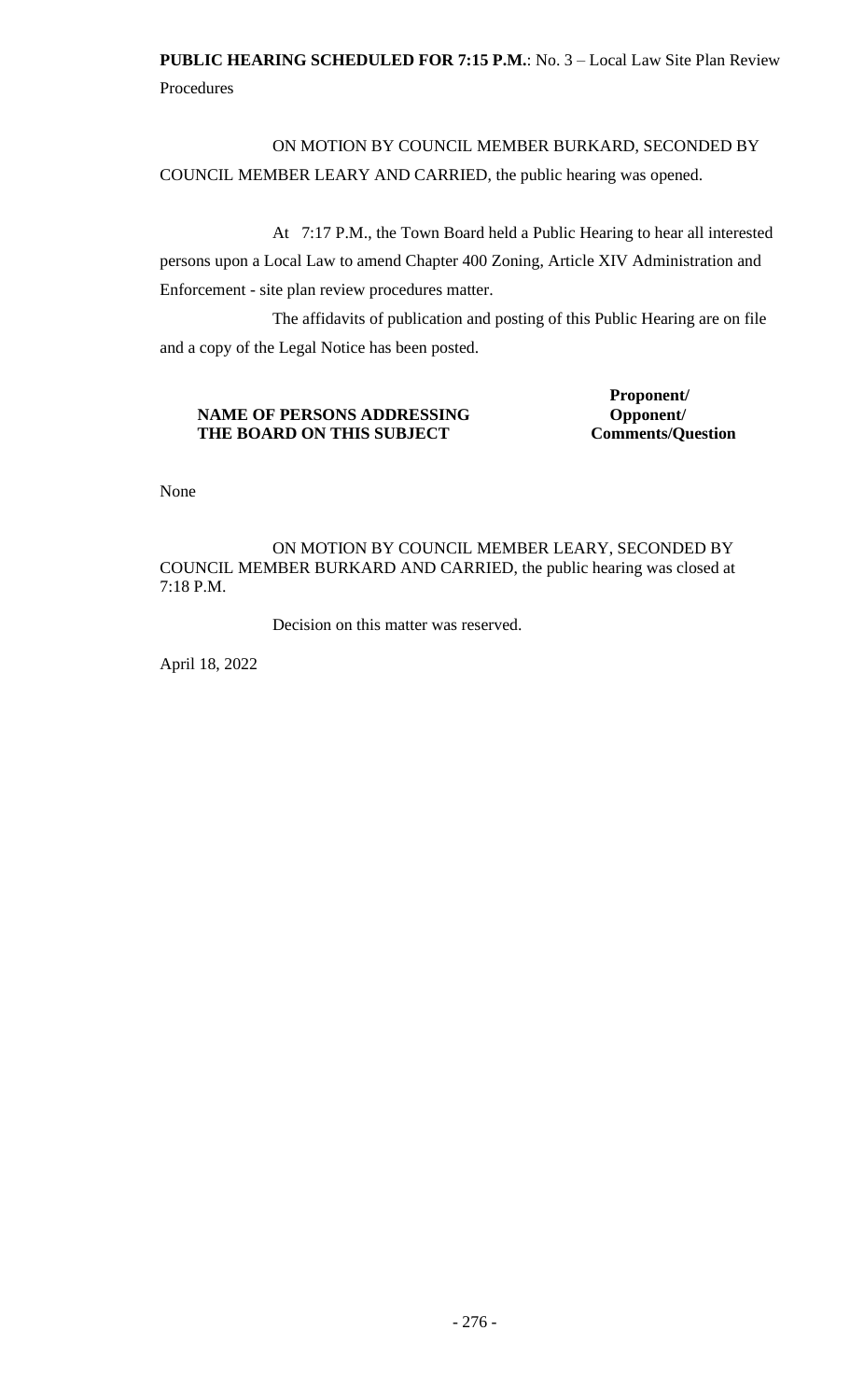## **PRESENTATION OF PREFILED RESOLUTIONS:**

 THE FOLLOWING RESOLUTION WAS OFFERED BY SUPERVISOR RUFFINO, WHO<br>MOVED ITS ADOPTION, SECONDED BY MOVED ITS ADOPTION, SECONDED BY<br>COUNCIL MEMBER MAZUR, TO WIT: COUNCIL MEMBER MAZUR,

**RESOLVED**, that the minutes of the Regular Meeting of the Town Board held

April 4, 2022 be and are hereby approved.

The question of the adoption of the foregoing resolution was duly put to a vote

on roll call, which resulted as follows:

| COUNCIL MEMBER BURKARD    | VOTED        | YES. |
|---------------------------|--------------|------|
| COUNCIL MEMBER DICKMAN    | <b>VOTED</b> | YES. |
| COUNCIL MEMBER LEARY      | <b>VOTED</b> | YES. |
| COUNCIL MEMBER MAZUR      | <b>VOTED</b> | YES. |
| <b>SUPERVISOR RUFFINO</b> | VOTED        | YES  |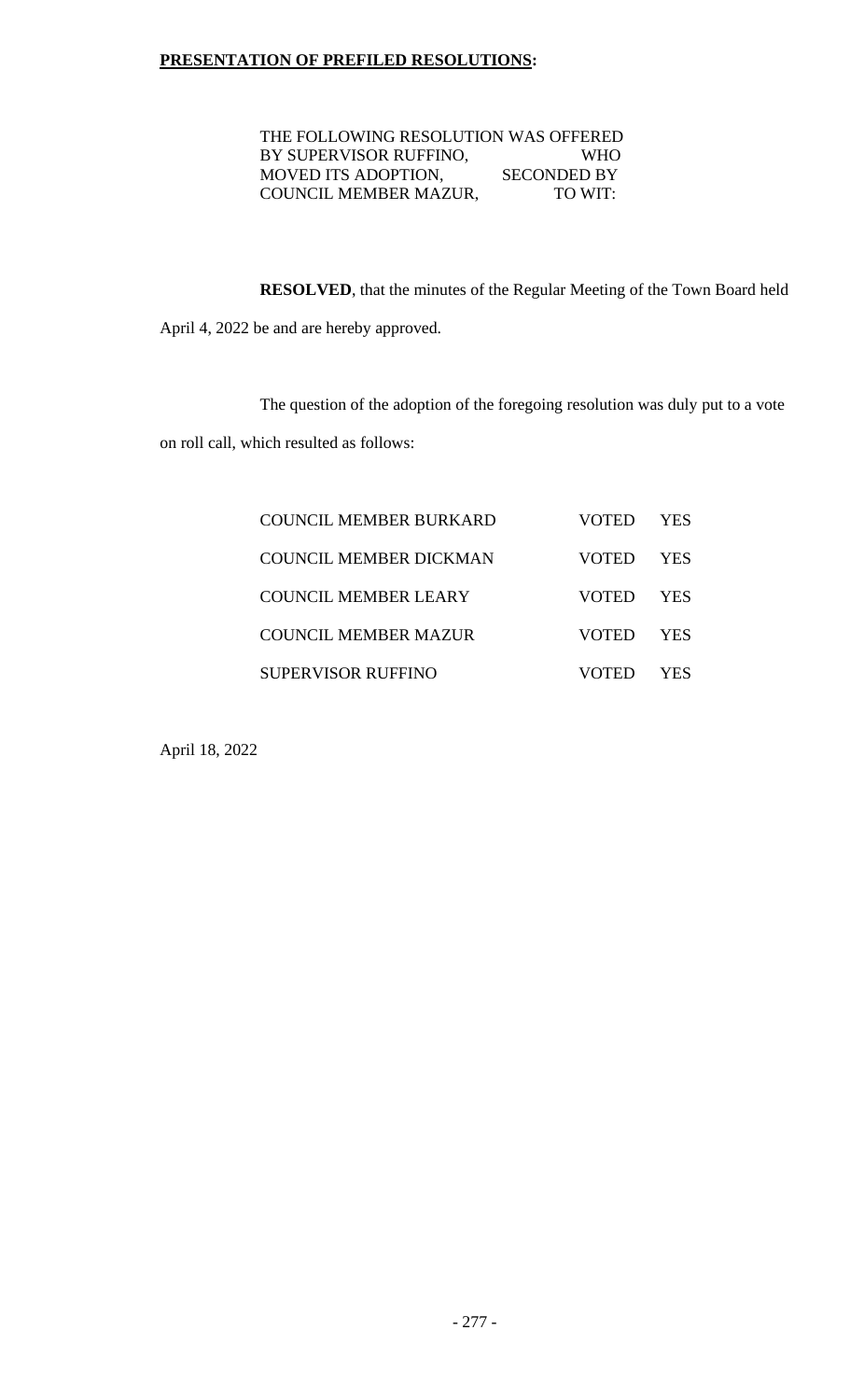## THE FOLLOWING RESOLUTION WAS OFFERED BY SUPERVISOR RUFFINO, WHO MOVED ITS ADOPTION, SECONDED BY COUNCIL MEMBER MAZUR, TO WIT:

**RESOLVED,** that the following Audited Claims be and are hereby ordered paid from their respective accounts as per abstract to be filed in the Office of the Town Clerk by the Assistant to the Supervisor, to wit:

Check Run #04182022

Total amount hereby authorized to be paid: \$1,006,094.80

The question of the foregoing resolution was duly put to a vote on roll call which resulted as follows:

| <b>COUNCIL MEMBER BURKARD</b> | VOTED        | YES.  |
|-------------------------------|--------------|-------|
| <b>COUNCIL MEMBER DICKMAN</b> | <b>VOTED</b> | YES.  |
| COUNCIL MEMBER LEARY          | <b>VOTED</b> | YES.  |
| COUNCIL MEMBER MAZUR          | VOTED        | YES   |
| <b>SUPERVISOR RUFFINO</b>     |              | 7 E.S |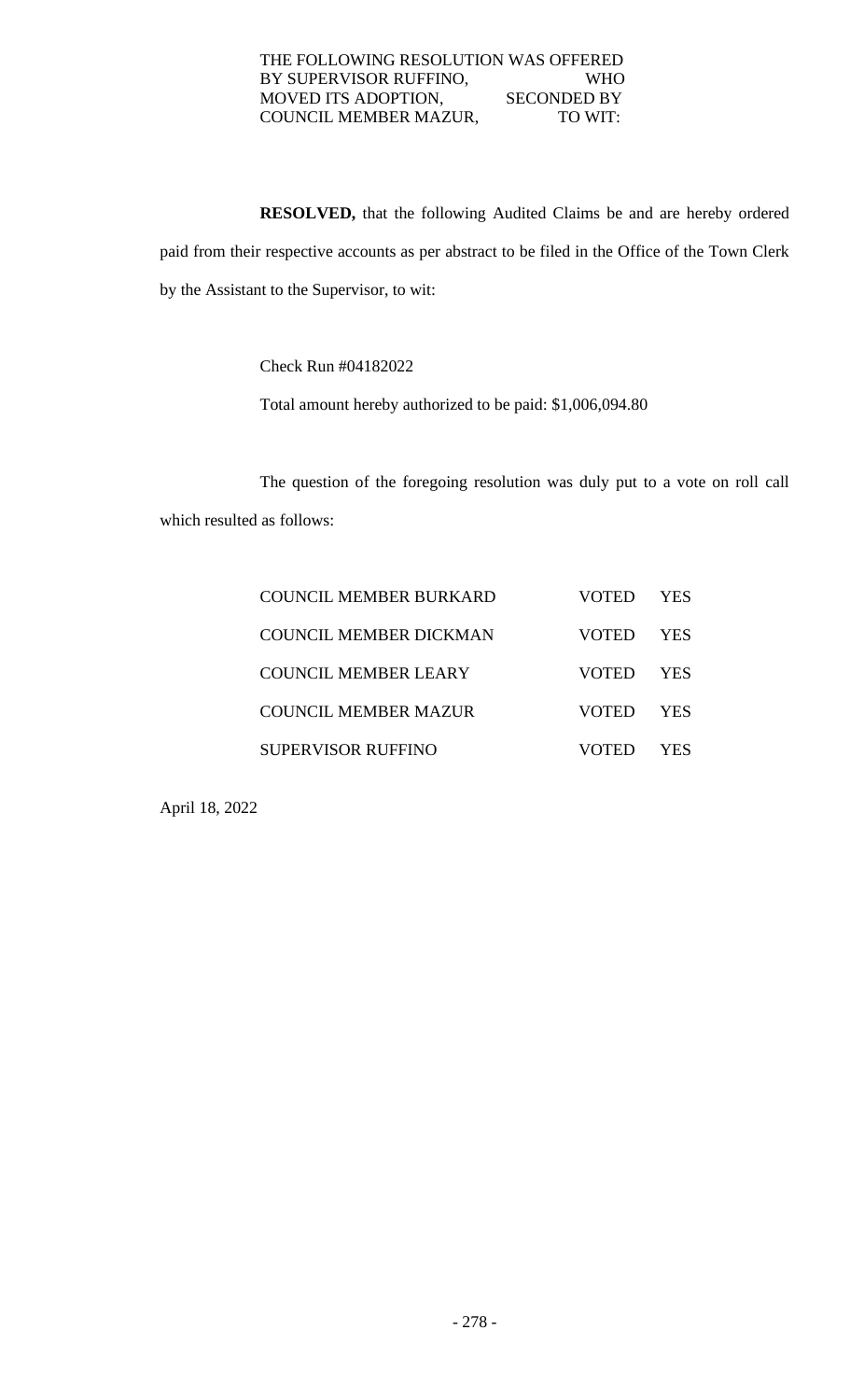#### THE FOLLOWING RESOLUTION WAS OFFERED<br>BY COUNCIL MEMBER MAZUR WHO BY COUNCIL MEMBER MAZUR MOVED ITS ADOPTION, SECONDED BY COUNCIL MEMBER DICKMAN, TO WIT:

**RESOLVED** that the following Building Permit applications be and are hereby reaffirmed:

**CODES:**

| $(SW) =$          | Sidewalks as required by Chapter 310 of the Code of the Town of Lancaster are waived for this |
|-------------------|-----------------------------------------------------------------------------------------------|
|                   | permit.                                                                                       |
| $\alpha$ $\alpha$ |                                                                                               |

 $(CSW)$  = Conditional sidewalk waiver<br> $(V/L)$  = Village of Lancaster **Village of Lancaster** 

| <b>NEW PERMITS:</b> |  |
|---------------------|--|

| Pmt#  | <b>SW</b> | <b>Applicant Name</b>                | Address               | <b>STRUCTURE</b>      | Village |
|-------|-----------|--------------------------------------|-----------------------|-----------------------|---------|
| 33618 |           | Michael Berry                        | 8 Crabapple Ln        | Er. Shed              |         |
| 33853 |           | Home Power Systems LLC               | 31 Hanover St         | Inst. Generator       |         |
| 33880 |           | Iroquois Fence Inc.                  | 40 Deepwood Pl        | Er. Fence             |         |
| 33881 |           | Jason Francabandiero                 | 40 Deepwood Pl        | Er. Shed              |         |
| 33894 |           | Zenner & Ritter Co. Inc.             | 9 Overton Ct          | Inst. Generator       |         |
| 33900 |           | Dalex Construction Inc.              | 16 Ronald Dr          | Re-Roof               |         |
| 33911 |           | F&D Construction                     | 28 Tranquility Trl    | Er. Res. Add.         |         |
| 33912 |           | <b>Burke Contracting LLC</b>         | 480 Aurora St         | Er. Comm. Add./Alt.   |         |
| 33922 |           | Colley's Pool Sales Inc.             | 122 Michaels Walk     | Er. Pool-In Grnd      |         |
| 33923 |           | Colley's Pool Sales Inc.             | 13 Katelyn Ln         | Er. Pool-In Grnd      |         |
| 33927 |           | ABC Hardware & Rental Inc.           | 118 Pheasant Run Ln   | Inst. Generator       |         |
| 33928 |           | ABC Hardware & Rental Inc.           | 556 Lake Ave          | Inst. Generator       |         |
| 33929 |           | Charles Agnello                      | 114 Avian Way         | Er. Fence             |         |
| 33930 |           | <b>Charles Agnello</b>               | 114 Avian Way         | Er. Shed              |         |
| 33931 |           | Nicholas Catanzaro                   | 9 Northbrook Ct       | Er. Pool-In Grnd      |         |
| 33932 |           | <b>Castle Home Improvements</b>      | 665 Erie St           | Re-Roof               |         |
| 33933 |           | Beauty Pools Inc.                    | 44 Brady Ave          | Er. Res. Alt.         | V/L     |
| 33934 |           | Maureen DiBartolomeo                 | 554 Lake Ave          | Re-Roof               |         |
|       |           |                                      | 171 Pleasant View Dr  | Er. Fence             |         |
| 33935 |           | Nancy Shane                          |                       |                       |         |
| 33936 |           | Kathryn Gesicki                      | 56 Stony Brook Dr     | Er. Porch/Porch Cover |         |
| 33937 |           | James Banach                         | 84 Avian Way          | Er. Fence             |         |
| 33938 |           | <b>Arthur Rhodes</b>                 | 15 Kevwood Ln         | Er. Shed              |         |
| 33939 |           | <b>F&amp;D</b> Construction          | 1 Parkedge Dr         | Er. Porch/Porch Cover |         |
| 33940 |           | Marrano/Marc Equity Corp.            | 26 Sedge Run          | Er. Patio Home        |         |
| 33941 |           | Marrano/Marc Equity Corp.            | 14 Mary Rachel Pl     | Er. Townhouses        |         |
| 33942 |           | Marrano/Marc Equity Corp.            | 16 Mary Rachel Pl     | Er. Townhouses        |         |
| 33943 |           | Forbes Homes, Inc.                   | 16 Deepwood Pl        | Er. Dwlg.-Sin.        |         |
| 33944 |           | <b>Cortese Brothers Construction</b> | 61 Robert Dr          | Er. Res. Alt.         | (V/L)   |
| 33945 |           | Daniel Garretson                     | 1061 Ransom Rd        | Er. Shed              |         |
| 33946 |           | William Clotfelter                   | 18 Petersbrook Cir    | Er. Shed              |         |
| 33947 |           | David Rowell                         | 22 Villa Pl           | Er. Res. Alt.         | (V/L)   |
| 33948 |           | Matthew Schiavone                    | 550 Pavement Rd       | Er. Fence             |         |
| 33949 |           | Daniel DeAngellis                    | 28 Gale Dr            | Er. Fence             |         |
| 33950 |           | Forbes Homes, Inc.                   | 14 Deepwood Pl        | Er. Dwlg.-Sin.        |         |
| 33951 |           | Junchao Hua                          | 18 Rose St            | Re-Roof               |         |
| 33952 |           | Forbes Homes Inc.                    | 30 Deepwood Pl        | Er. Dwlg.-Sin.        |         |
| 33953 |           | Joseph Bish                          | 103 Seneca Pl         | Er. Res. Alt.         |         |
| 33954 |           | Cole Butzek                          | 45 Newberry Ln        | Er. Porch/Porch Cover |         |
| 33955 |           | Vanessa Lattuca                      | 225 Nathan's Trl      | Er. Fence             |         |
| 33956 |           | Matthew Zeitler                      | 30 Weathersfield Ln   | Er. Fence             |         |
| 33957 |           | Aaron Hoffman                        | 15 Country Pl         | Er. Fence             |         |
| 33958 |           | Thomas White                         | 11 Creekwood Dr       | Er. Porch/Porch Cover |         |
| 33959 |           | TNT Custom Decks & Remod.            | 62 Michael Anthony Ln | Er. Deck              |         |
| 33960 |           | Collingwood Construction Corp.       | 241 Schwartz Rd       | Re-Roof               |         |
| 33961 |           | <b>Castle Home Improvements</b>      | 1003 Erie St          | Re-Roof               |         |
| 33962 |           | <b>Castle Home Improvements</b>      | 309 Aurora St         | Re-Roof               | V/L     |
| 33963 |           | Santoro Sign Inc.                    | 19 W Main St          | Er. Sign - Wall       | (V/L)   |
| 33964 |           | Michael Cinquino                     | 49 Lake Ave           | Er. Fence             | (V/L)   |
| 33965 |           | <b>Bliss Construction, LLC</b>       | 97 Robert Dr          | Re-Roof               | V/L     |
| 33966 |           | McFarland Properties, LLC            | 6060 Broadway         | Er. Res. Add./Alt.    |         |
| 33967 |           | Sahlems Roofing & Siding Inc.        | 4805 Transit Rd       | Re-Roof               |         |
| 33968 |           | Robert Laskowski                     | 21 Kevwood Ln         | Er. Shed              |         |
| 33971 |           | Marrano/Marc Equity Corp.            | 16 Sedge Run          | Er. Patio Home        |         |
|       |           |                                      |                       |                       |         |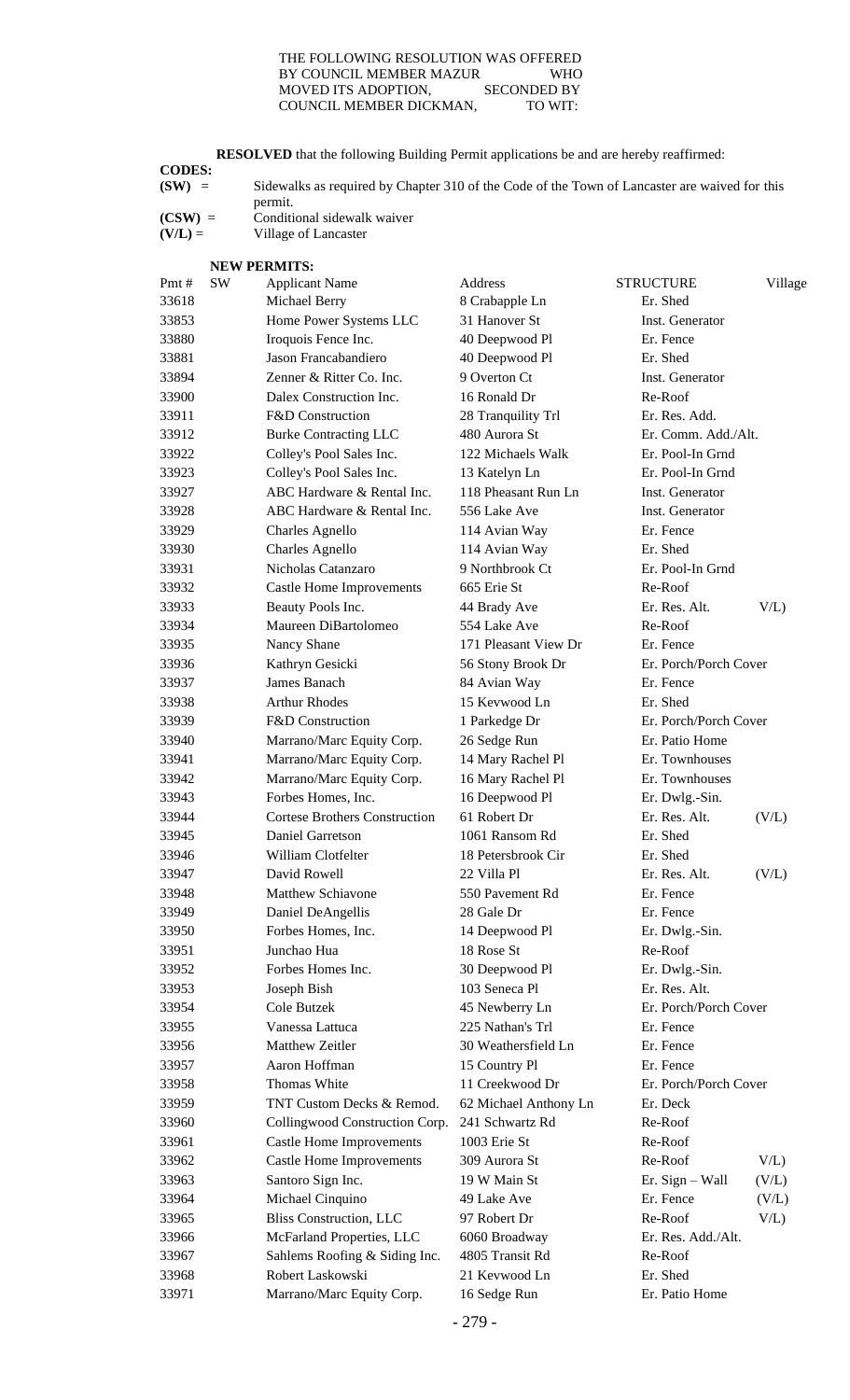| 33972 | <b>Stutzman Family Trust</b>     | 31 Laverack Ave       | Dumpster - Temp.      | $V/L$ ) |
|-------|----------------------------------|-----------------------|-----------------------|---------|
| 33973 | <b>Buffalo's Best Roofing</b>    | 12 Old Schoolhouse Rd | Re-Roof               |         |
| 33974 | Zenner & Ritter Co. Inc.         | 6 Avian Way           | Inst. Generator       |         |
| 33975 | Zenner & Ritter Co. Inc.         | 97 Northwood Dr       | Inst. Generator       |         |
| 33976 | Katelin Kostek                   | 17 Roosevelt Ave      | Re-Roof               | (V/L)   |
| 33977 | Karen Davis                      | 15 Hidden Trl         | Er. Fence             |         |
| 33978 | <b>Buffalo's Best Roofing</b>    | 31 Pheasant Run Ln    | Re-Roof               |         |
| 33979 | Kristy Baumgart                  | 305 Aurora St         | Er. Pool-Abv Grnd     | $V/L$ ) |
| 33980 | Gen-Tech Power Systems LLC       | 358 Seneca Pl         | Inst. Generator       |         |
| 33981 | Gen-Tech Power Systems LLC       | 1 St Davids Rd        | Inst. Generator       |         |
| 33982 | John Walker                      | 18 Taft Ave           | Inst. Generator       |         |
| 33983 | <b>Tri-County Contractors</b>    | 25 Sugarbush Ln       | Er. Res. Add.         |         |
| 33984 | Gen-Tech Power Systems LLC       | 54 Hidden Meadow Cros | Inst. Generator       |         |
| 33985 | Zenner & Ritter Co. Inc.         | 40 Nicholas Ln        | Inst. Generator       |         |
| 33986 | <b>Buscaglia Decks</b>           | 15 Arrow Trl          | Er. Deck              |         |
| 33988 | Irwin Roofing                    | 26 Cedar Brook Dr     | Re-Roof               |         |
| 33989 | Steven Ratka                     | 34 Tranquility Trl    | Er. Pool-Aby Grnd     |         |
| 33991 | Michael Schmidt Construction     | 10 Clermont Ct        | Re-Roof               |         |
| 33992 | <b>Hybrid Building Solutions</b> | 4543 Walden Ave       | Er. Comm. Bldg.       |         |
| 33994 | CMK Builders of Alden, Inc.      | 10 Kevwood Ln         | Er. Dwlg.-Sin.        |         |
| 33995 | Petschke Inc.                    | 12 Petersbrook Cir    | Inst. Generator       |         |
| 33996 | <b>Victor Martinez</b>           | 64 Freeman Dr         | Er. Shed              |         |
| 33997 | <b>Schuster Construction LLC</b> | 10 Old Orchard Comm   | Re-Roof               |         |
| 33998 | <b>Schuster Construction LLC</b> | 48 Brunswick Rd       | Re-Roof               | (V/L)   |
| 33999 | <b>Sturm Roofing LLC</b>         | 15 Oxford Ave         | Re-Roof               | (V/L)   |
| 34000 | Blackhat Chimney & Fireplace     | 643 Aurora St         | Inst. Fireplace/Stove |         |
| 34002 | Christopher Lewandowski          | 23 Rue Madeleine Way  | Er. Porch/Porch Cover |         |
| 34003 | ABC Hardware & Rental Inc.       | 434 Lake Ave          | Inst. Generator       |         |
| 34004 | Susan Burger                     | 37 Running Brook Dr   | Er. Fence             |         |
| 34006 | Quality Aluminum II              | 109 Robert Dr         | Er. Fence             | (V/L)   |
| 34008 | Sandra Yale                      | 69 Taft Ave           | Re-Roof               |         |
| 34009 | <b>Getterr Done Construction</b> | 154 Central Ave       | Dem. Sin. Dwlg        | V/L     |
| 34010 | Beauty Pools Inc.                | 114 Avian Way         | Er. Spa               |         |
| 34011 | Franks Commercial & Home         | 3 Liberty Ave         | Er. Res. Alt.         | V/L     |
|       |                                  |                       |                       |         |

**RESOLVED**, that the Building Permit Applications herein coded (CSW) for conditional sidewalk waiver be and are hereby reaffirmed with a waiver of the Town Ordinance required for sidewalks, however, the waiver is granted upon the expressed condition that the Town of Lancaster, at any future date, reserves the right to order sidewalk installation at the expense of the property owner.

The question of the adoption of the foregoing resolution was duly put to a vote on roll call, which resulted as follows:

| COUNCIL MEMBER BURKARD        | VOTED YES |  |
|-------------------------------|-----------|--|
| <b>COUNCIL MEMBER DICKMAN</b> | VOTED YES |  |
| <b>COUNCIL MEMBER LEARY</b>   | VOTED YES |  |
| COUNCIL MEMBER MAZUR          | VOTED YES |  |
| SUPERVISOR RUFFINO            | VOTED YES |  |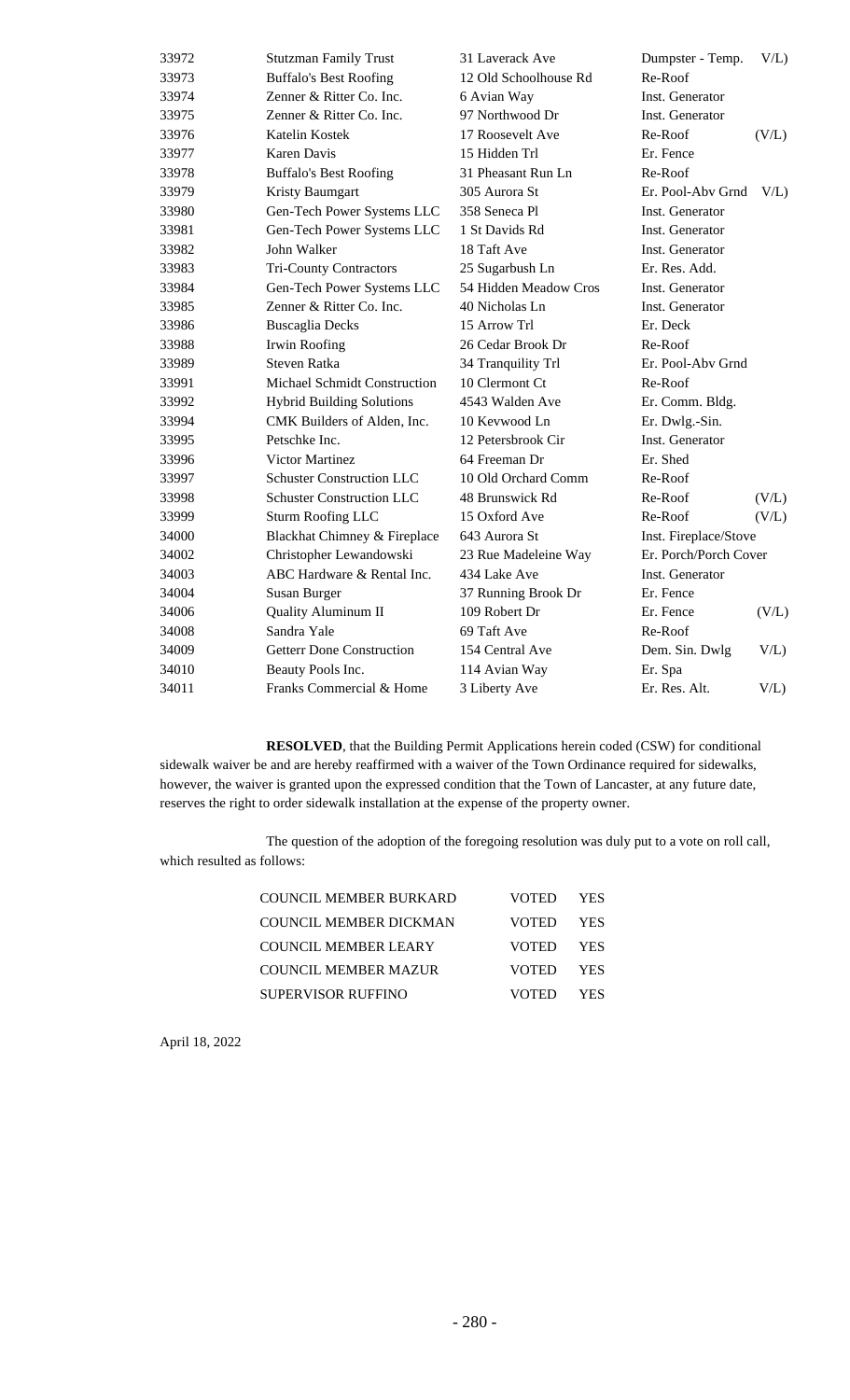## THE FOLLOWING RESOLUTION WAS OFFERED BY COUNCIL MEMBER BURKARD, WHO MOVED ITS ADOPTION, SECONDED BY COUNCIL MEMBER DICKMAN, TO WIT:

**WHEREAS**, the Town Line Volunteer Fire Department, Inc., by letter

dated April 4, 2022, has requested the addition of three (3) members to the roster of said fire association.

## **NOW, THEREFORE,**

**BE IT RESOLVED,** that the Town Board of the Town of Lancaster hereby

confirms the additions to the membership of the Town Line Volunteer Fire Department the following individuals:

## **ADDITIONS:**

Jean A. Brockner William MacPeek Kevin Buczak

The question of the adoption of the foregoing resolution was duly put to a vote on roll call which resulted as follows:

| <b>COUNCIL MEMBER BURKARD</b> | VOTED YES |  |
|-------------------------------|-----------|--|
| <b>COUNCIL MEMBER DICKMAN</b> | VOTED YES |  |
| <b>COUNCIL MEMBER LEARY</b>   | VOTED YES |  |
| <b>COUNCIL MEMBER MAZUR</b>   | VOTED YES |  |
| <b>SUPERVISOR RUFFINO</b>     | VOTED YES |  |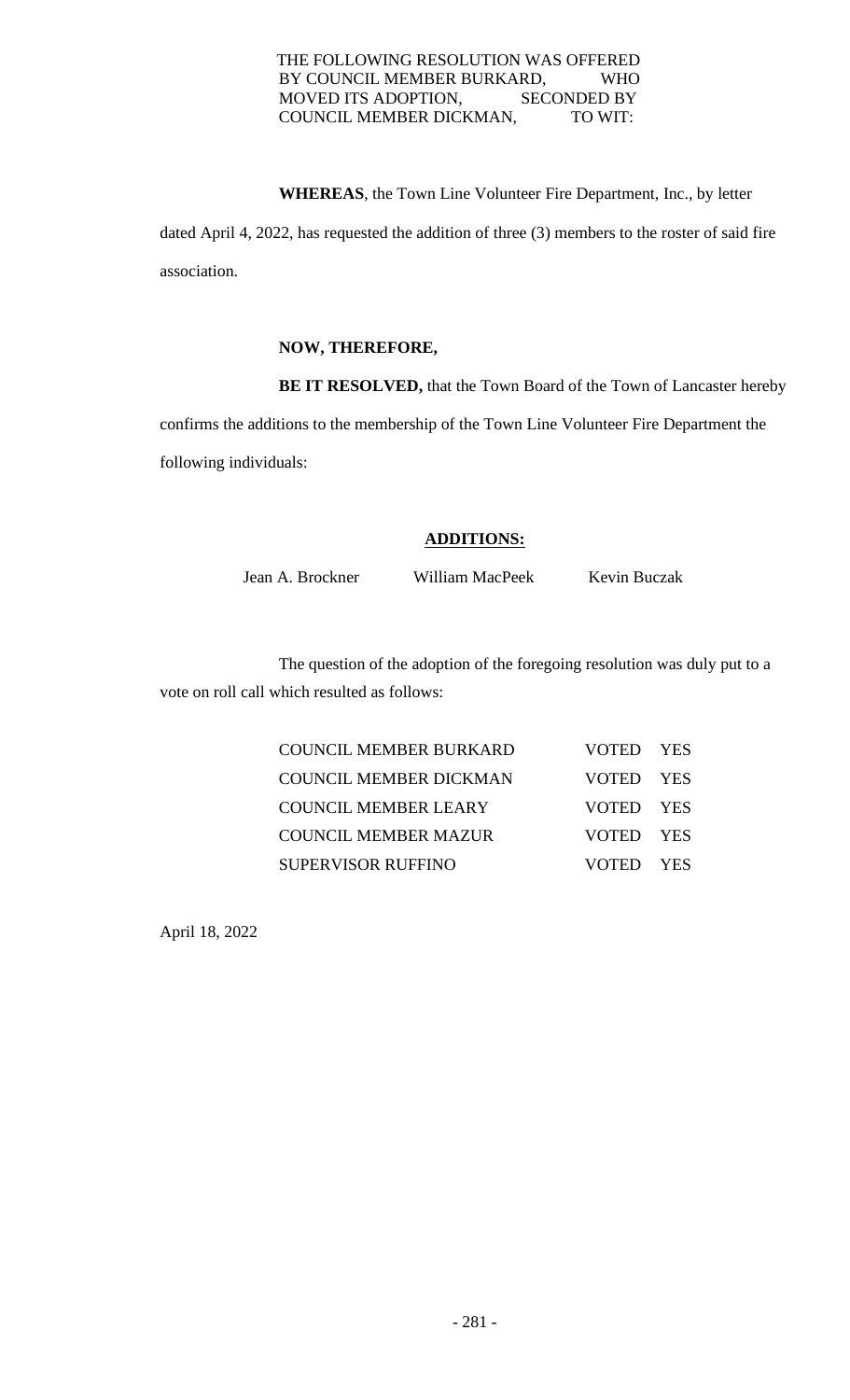### THE FOLLOWING RESOLUTION WAS OFFERED BY COUNCIL MEMBER MAZUR, WHO MOVED ITS ADOPTION, SECONDED BY COUNCIL MEMBER LEARY, TO WIT:

**WHEREAS**, the Town Board is considering the approval of the proposed construction of a Shop and Storage Site to include thirteen (13) storage unit buildings, a storage office building and four (4) warehouse/shop/office buildings with forty-three (43) parking spaces submitted by Christopher Wood P.E. on behalf of Donato Homes Inc., to be located on a  $+/-$  42.6-acre parcel at 5841 Genesee Street (SBL No. 94.00-2-11.11) in the Town of Lancaster, and

**WHEREAS**, the Town of Lancaster Planning Board has reviewed the environmental impact of this project pursuant to SEQR regulations at their meeting on January 19, 2022, and per comments contained in the NYS Department of Conservation's response letter dated December 28, 2021, have recommended that a Conditioned Negative Declaration be issued, and

**WHEREAS**, the Town Board has duly considered the plans for the construction project using the short Environmental Assessment Form, the criteria for determining significance set forth in 6 N.Y.C.R.R. § 617.7(c) of the State Environmental Quality Review Act ("SEQRA") regulations, and such other information deemed appropriate, including the recommendation of the Town of Lancaster Planning Board, and

**WHEREAS**, the Town Board has identified the relevant areas of environmental concern, has taken a hard look at these areas, and has made a reasoned elaboration of the basis for its determination, and

**WHEREAS**, the proposed action has been labeled an "Unlisted" action under

SEQRA.

## **NOW, THEREFORE,**

**BE IT RESOLVED** by the Town Board of the Town of Lancaster that:

 1. This project is described as construction of a Shop and Storage Site to include thirteen (13) storage unit buildings, a storage office building and four (40 warehouse/shop/office buildings with forty-three (43) parking spaces submitted by Christopher Wood P.E. on behalf of Donato Homes Inc., to be located on a +/- 42.6-acre parcel at 5841 Genesee Street (SBL No. 94.00-2-11.11) will not result in any large and important impacts and, therefore, it is an action which will not have a significant adverse impact on the environment, and therefore the Board issues the attached conditioned negative declaration of environmental significance for the reasons stated therein.

**2**. The Town Clerk shall file a copy of the Conditioned Negative Declaration in the file for the Project.

**3**. The Town Attorney's Office shall prepare and file a Notice of Determination of Non-Significance with the petitioner and with all required New York State and Erie County agencies, filing a copy of the letter of transmittal.

**4**. This resolution is effective immediately.

The question of the adoption of the foregoing resolution was duly put to a vote on roll call, which resulted as follows:

| <b>COUNCIL MEMBER BURKHART</b> | VOTED YES |  |
|--------------------------------|-----------|--|
| COUNCIL MEMBER DICKMAN         | VOTED YES |  |
| COUNCIL MEMBER LEARY           | VOTED YES |  |
| <b>COUNCIL MEMBER MAZUR</b>    | VOTED YES |  |
| <b>SUPERVISOR RUFFINO</b>      | VOTED YES |  |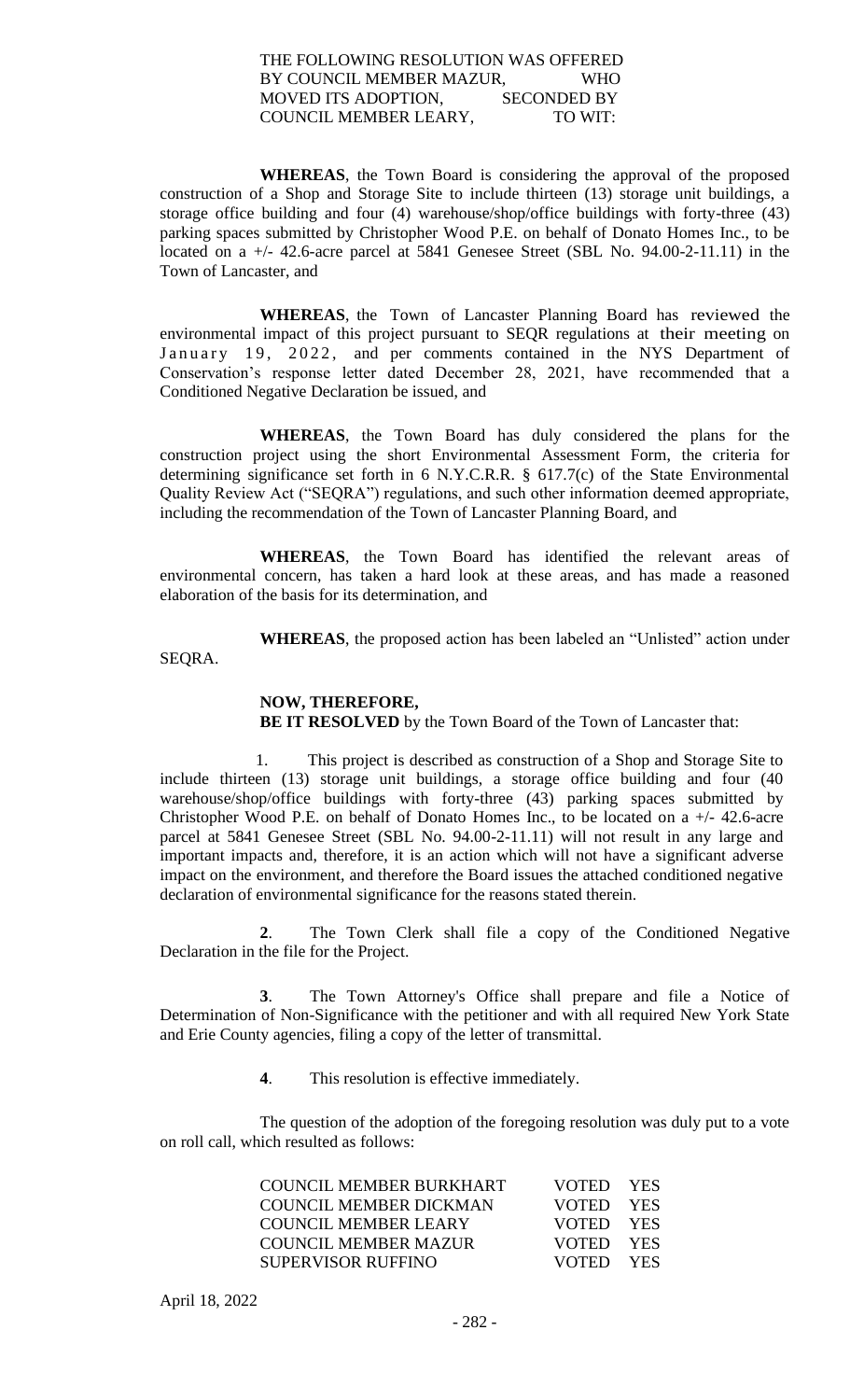#### **Town of Lancaster Town Board Dated: April 18, 2022**

This notice is issued pursuant to Part 617 of the implementing regulations pertaining to Article 8 (State Environmental Quality Review Act) of the Environmental Conservation Law.

The Town Board of the Town of Lancaster has reviewed the proposed Shop and Storage Site construction on a +/- 42.6-acre parcel located at 5841 Genesee Street (SBL No. 94.00-2-11.11) submitted by Christopher Wood, P.E. on behalf of Donato Homes, Inc; and the Town Board has determined the project will not have a significant adverse environmental impact and that a Draft Environmental Impact Statement will not be prepared.

**Name of Action:** Shop and Storage Site # 2129

**Location of Action** 5841 Genesee Street (SBL No. 94.00-2-11.11), Lancaster, New York 14086, Erie County.

## **SEQR Status:** Unlisted

**Description of Action:** The proposed development project will consist of the construction of (13) storage unit buildings, a storage office building and (4) warehouse/shop/office buildings. Construction will also include a stormwater management system, utility improvements, and a total of 43 parking spaces. The Project Site is currently vacant with mixed vegetated cover and located on the south side of Genesee Street (NYS Route 33) and approximately 600 feet west of Gunnville Road in the Town of Lancaster. The Project Site consists of approximately 42.6 acres total site area with construction disturbance of approximately 8.4 acres. The site is zoned (LI) Light Industrial District.

**Reasons Supporting this Determination:** Potential environmental impacts associated with the Project were identified in the Environmental Assessment Form. The Town analyzed the project under the criteria for determining significance identified in 6 NYCRR  $\S$  617.7(c)(1) and in accordance with 6 NYCRR  $\S$  617.7(c)(2) and (3). As indicated below based on each criterion specified in 6 NYCRR  $\S$  617.7(c)(1), the Project will not have a significant adverse impact on the environment.

- **1.** Will the proposed action create a material conflict with an adopted land use plan or zoning regulations? **Impact**. **Per the Erie County Department of Environment and Planning's letter dated January 4, 2022, subject site is located within 500' of land in Erie County's Agricultural District #16-Lancaster Alden. Future development on this site may require an Agricultural Data Statement be prepared as required in Section 283-a of Town law and Article 25-AA of the NYS Agriculture and Markets Law.**
- **2.** Will the proposed action result in a change in the use or intensity of use of land? **No impact**.
- **3.** Will the proposed action impair the character or quality of the existing community? **No impact.**
- **4.** Will the proposed action have an impact on the environmental characteristics that caused the establishment of a Critical Environmental Area (CEA)? **The Town of Lancaster has not established a Critical Environmental Area (CEA).**
- **5.** Will the proposed action result in an adverse change in the existing level of traffic or affect existing infrastructure for mass transit, biking or walkway? **No impact**.
- **6.** Will the proposed action cause an increase in the use of energy and it fails to incorporate reasonably available energy conservation or renewable energy opportunities? **No impact**.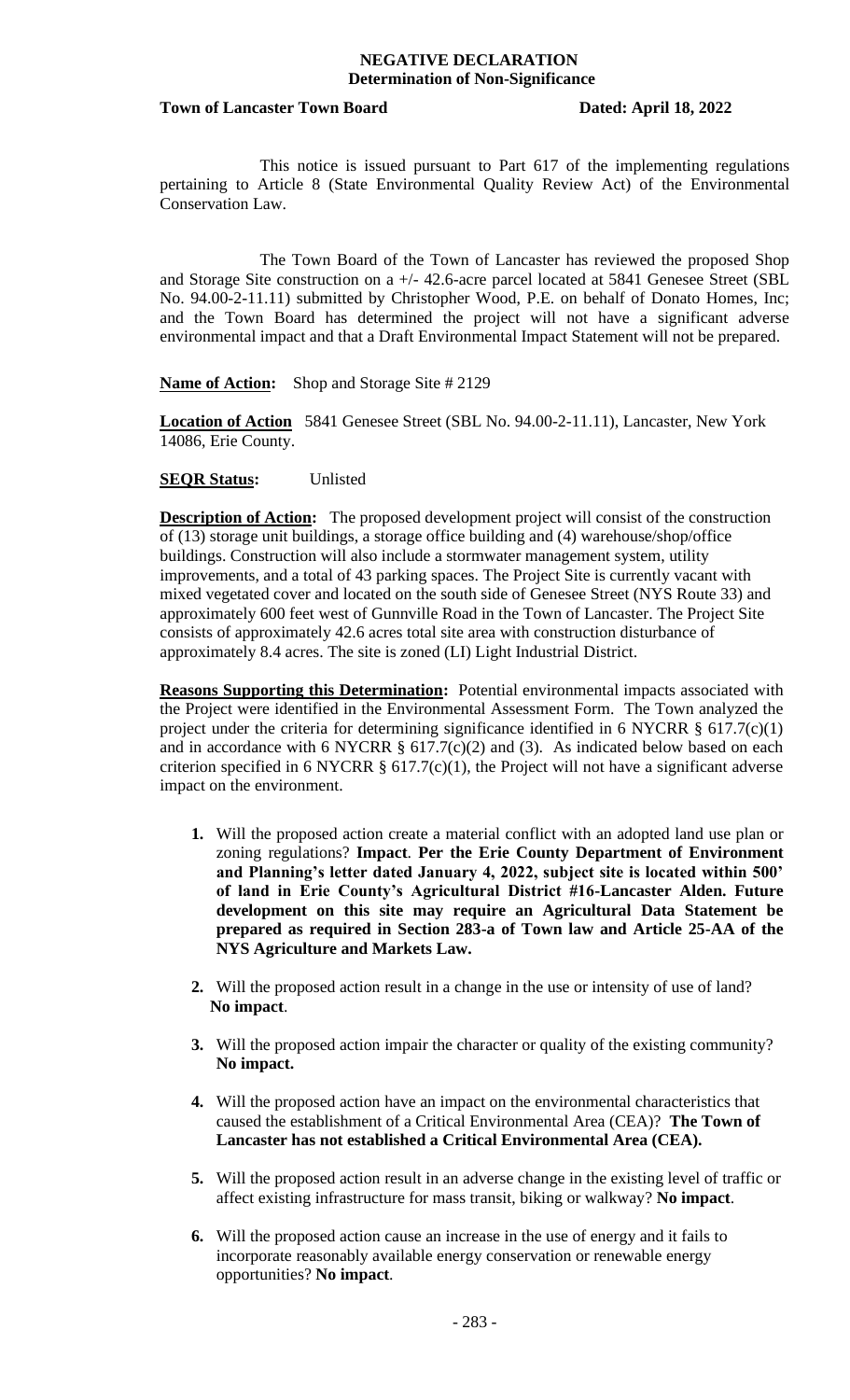- **7.** Will the proposed action impact existing:
	- **a.** public/private water supplies? **No impact**
	- **b.** public/private wastewater treatment utilities? **No impact.**
- **8.** Will the proposed action impair the character or quality of important historic, archaeological, architectural or aesthetic resources? **Small impact. Per the NYS Office of Parks, Recreation and Historic Preservation's letter dated December 23, 2021, the Pre-Contact Site Locus 4 (USN 02917.000165) has potential impacts therefore, the site and a fifty-foot (50 ft.) buffer zone should be avoided.**
- **9.** Will the proposed action result in an adverse change to natural resources (e.g., wetlands, waterbodies, groundwater, air quality, flora or fauna)? I**mpact**. **Per the NYSDEC letter dated December 28, 2021, proposed action may require additional permitting for potential wetlands. Ellicott Creek contains Endangered Mussel Species.**
- **10.** Will the proposed action result in an increase in the potential for erosion, flooding or drainage problems? Small **impact**. **Per the NYSDEC letter dated December 28, 2021, proposed action may result in development within a 100- year floodplain.**
- **11.** Will the proposed action create a hazard to environmental resources or human health? No I**mpact.**
- **12.** It is noted that a Conditioned Negative Declaration is recommended with the following conditions: **1**. Project to be appropriately designed to allow future access to nearby gas well regulated by the DEC's Division of Mineral Resources under Article 23 of the Environmental Conservation Law. **2**. Subject site is located within 500' of land in Erie County's Agricultural District #16-Lancaster Alden. Future development on this site may require an Agricultural Data Statement be prepared as required in Section 283-a of Town law and Article 25-AA of the NYS Agriculture and Markets Law. **3.**Donato Pre-Contact Site locus 4 (USN 02917.000165) site and a fifty-foot (50-foot) buffer zone, be avoided, and a Short-Term Avoidance and Preservation Plan be implemented during construction and a legally binding Protective Deed Covenant be registered with the County Clerk's Office.

## **For Further Information:**

| <b>Contact Person:</b> | Thomas E. Fowler, Jr., Town Attorney                                |
|------------------------|---------------------------------------------------------------------|
| Address:               | Town of Lancaster<br>21 Central Avenue<br>Lancaster, New York 14086 |
| Telephone Number:      | $(716)$ 684-3342                                                    |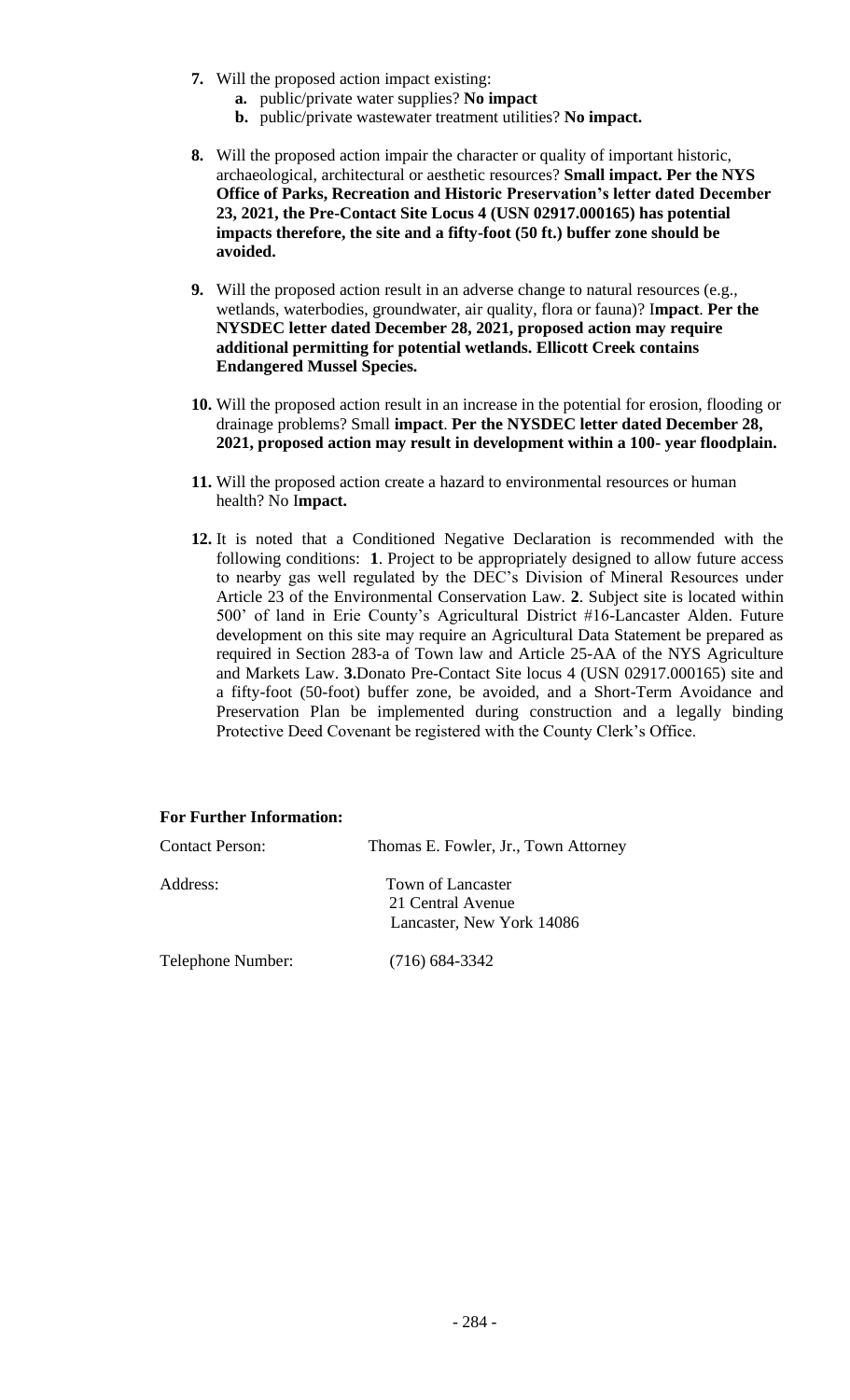## THE FOLLOWING RESOLUTION WAS OFFERED BY COUNCIL MEMBER BURKARD, WHO MOVED ITS ADOPTION, SECONDED BY COUNCIL MEMBER MAZUR, TO WIT:

**WHEREAS,** in cooperation with the Erie County Shared Service Plan, Highway Superintendent by letter dated March 25, 2022, has requested that the Town enter into the Erie County, New York Inter-municipal Highway Shared Service Agreement (August 2021), and

**WHEREAS,** the agreement would allow municipalities that entered into it to share Highway services, tools, machinery, and equipment (with or without operators) among themselves to maximize services provided in a more cost-effective manner, and

**WHEREAS,** there is no cost associated with participation in this agreement and it will remain in effect until terminated by the Town of Lancaster.

# **NOW, THEREFORE,**

**BE IT RESOLVED**, that the Town Board of the Town of Lancaster hereby approves the Erie County, New York Intermunicipal Highway Shared Services Agreement (August 2021), as presented, authorizing the Highway Superintendent to share Highway services, tools, machinery, and equipment (with or without operators) which will provide a cost savings by maximizing the effective utilization of all parties' resources, and

## **BE IT FURTHER,**

**RESOLVED**, that the Supervisor is hereby authorized to execute this agreement which will remain in effect until the Town of Lancaster decides to terminate its participation.

The question of the adoption of the foregoing resolution was duly put to a vote on roll call, which resulted as follows:

| <b>COUNCIL MEMBER BURKARD</b> | <b>VOTED</b> | YES.       |
|-------------------------------|--------------|------------|
| COUNCIL MEMBER DICKMAN        | <b>VOTED</b> | <b>YES</b> |
| <b>COUNCIL MEMBER LEARY</b>   | <b>VOTED</b> | <b>YES</b> |
| <b>COUNCIL MEMBER MAZUR</b>   | <b>VOTED</b> | <b>YES</b> |
| SUPERVISOR RUFFINO            | <b>VOTED</b> | YES.       |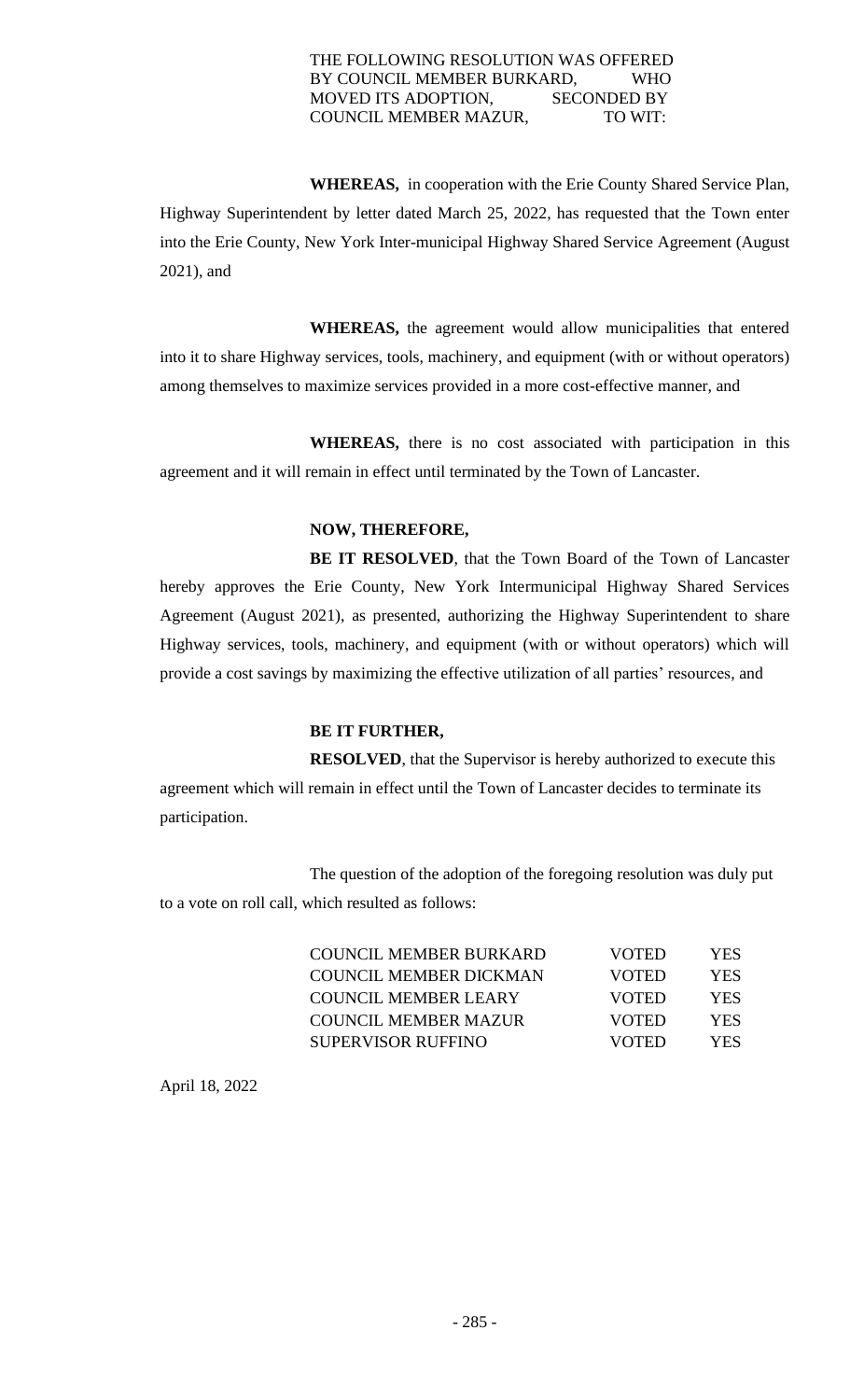## THE FOLLOWING RESOLUTION WAS OFFERED BY COUNCIL MEMBER MAZUR, WHO MOVED ITS ADOPTION, SECONDED BY COUNCIL MEMBER BURKARD, TO WIT:

**WHEREAS**, the Town of Lancaster's Band Shell, located at 100 Oxford Avenue, is used to provide community enjoyment by allowing various outdoor performances/events to be held there, and

**WHEREAS,** by letter dated March 29, 2022, Deputy Highway Superintendent, Michelle Barbaro is requesting that the Town of Lancaster hire Hit'N Run, West Of The Mark, and Busted Stuff to perform at the Lancaster Band Shell during the Summer of 2022, for a total amount not to exceed \$3,000.00, and

**WHEREAS,** the above-named bands are under contract with Tom McGill/Starstruck Productions, and

**WHEREAS,** the agreement and required insurance information has been reviewed and approved by the Town Attorney's Office, and

**WHEREAS**, the Town Board of the Town of Lancaster has determined that it the community would enjoy having these bands perform.

# **NOW, THEREFORE,**

**BE IT RESOLVED** that the Town Board of the Town of Lancaster hereby authorizes the Supervisor of the Town of Lancaster to execute the contract, as presented, with Tom McGill/Starstruck Productions for the following performances to occur tentatively on the following dates from 6:30 P.M. to 8:30 P.M. during the 2022 Concert Series at the Band Shell located at 100 Oxford Avenue:

- 1. Hit'N Run, June 22, 2022
- 2. West Of The Mark, July 13, 2022
- 3. Busted Stuff, August 3, 2022, and

## **BE IT FURTHER,**

**RESOLVED**, that the cost shall not exceed \$3,000.00 which will be paid based on the terms and conditions contained in the contract and with funds available in the Town's 2022 Playgrounds and Recreation, Contractual Expenses, Special Celebrations Budget (Line Item: 01-7140-0415).

The question of the adoption of the foregoing resolution was duly put to a vote on roll call which resulted as follows:

| <b>COUNCIL MEMBER BURKARD</b> | <b>VOTED</b> | YES        |
|-------------------------------|--------------|------------|
| COUNCIL MEMBER DICKMAN        | <b>VOTED</b> | YES.       |
| <b>COUNCIL MEMBER LEARY</b>   | <b>VOTED</b> | YES.       |
| <b>COUNCIL MEMBER MAZUR</b>   | <b>VOTED</b> | <b>YES</b> |
| SUPERVISOR RUFFINO            | <b>VOTED</b> | YES.       |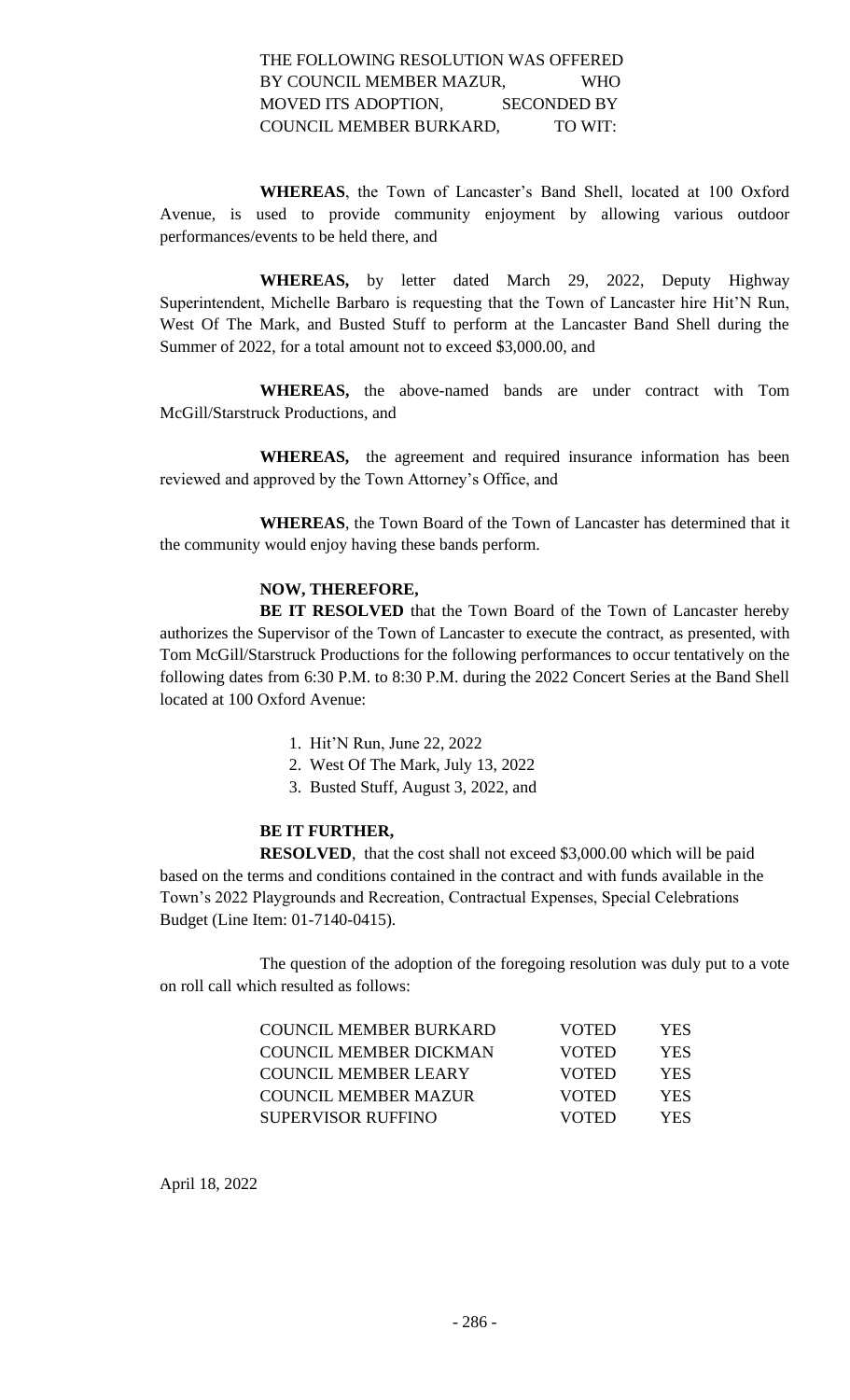## THE FOLLOWING RESOLUTION WAS OFFERED BY SUPERVISOR RUFFINO, WHO MOVED ITS ADOPTION, SECONDED BY COUNCIL MEMBER DICKMAN, TO WIT:

**WHEREAS,** William J. Karn, Jr., Chief of Police for the Town of Lancaster, by letter dated April 11, 2022 has recommended the appointment of Gabrielle R. Jakubik to the position of Public Safety Dispatcher in the Town of Lancaster Police Department, and

**WHEREAS**, Gabrielle R. Jakubik is eligible for appointment to this position pursuant to the standards and procedures as set forth in the Civil Service Law.

## **NOW, THEREFORE,**

**BE IT RESOLVED,** that Gabrielle R. Jakubik of Lancaster, New York, be and is hereby appointed to the full-time position of Public Safety Dispatcher, in the Town of Lancaster Police Department, at an annual salary of \$46,163.00 on step which represents 75% of the full salary of \$61,550.00, contingent upon approval by Erie County Department of Personnel, effective May 3, 2022 and that such appointment shall be subject to all applicable provisions of the collective negotiations agreement between the Town of Lancaster and the Lancaster Dispatch Employee Association and all applicable provisions of law.

# **BE IT FURTHER,**

**RESOLVED,** that the Supervisor of the Town of Lancaster shall be authorized to take all necessary action to implement the foregoing.

The question of the adoption of the foregoing resolution was duly put to a vote on roll call which resulted as follows:

| <b>COUNCIL MEMBER BURKARD</b> | VOTED        | YES.       |
|-------------------------------|--------------|------------|
| <b>COUNCIL MEMBER DICKMAN</b> | VOTED        | YES.       |
| <b>COUNCIL MEMBER LEARY</b>   | <b>VOTED</b> | <b>YES</b> |
| <b>COUNCIL MEMBER MAZUR</b>   | <b>VOTED</b> | <b>YES</b> |
| <b>SUPERVISOR RUFFINO</b>     | VOTED        | YES        |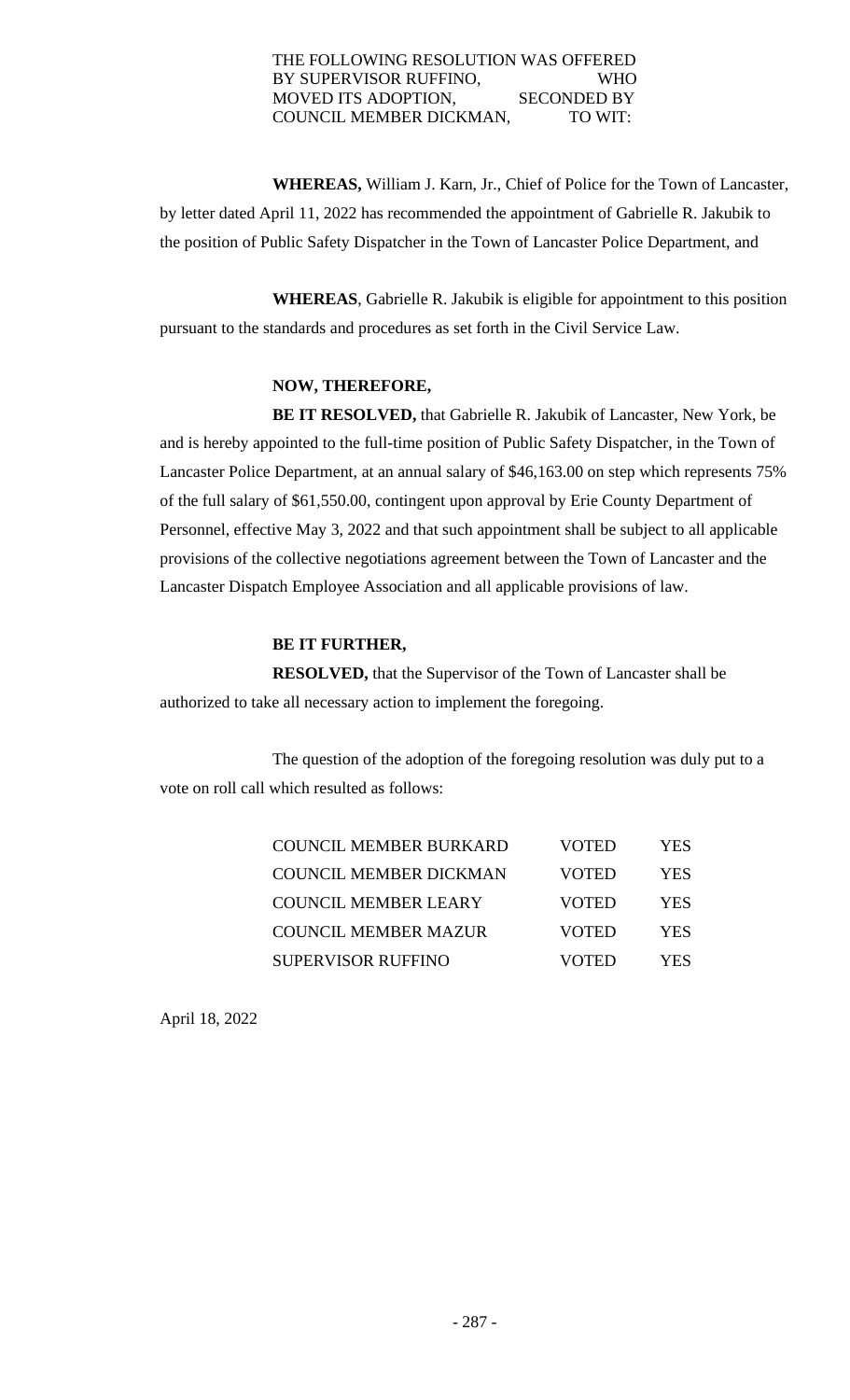## THE FOLLOWING RESOLUTION WAS OFFERED BY COUNCIL MEMBER MAZUR, WHO MOVED ITS ADOPTION, SECONDED BY COUNCIL MEMBER BURKARD, TO WIT:

**WHEREAS**, the Town Board of the Town of Lancaster has held a public hearing on April 4, 2022, pursuant to Chapter 400 Zoning Article XIV Administration and Enforcement, §400-78 Special Use Permits, of the Code of the Town Lancaster, upon the application of Isaac Barnhill, Licensing Coordinator for **7-Eleven, Inc.,** for a Special Use Permit to operate operate a convenience store with gas station and car wash on premises located at 4949 Transit (SBL No. 115.03-1-49.11) in the Town of Lancaster, Erie County, New York, and

**WHEREAS**, persons for and against such Special Use Permit have had an opportunity to be heard, and

**WHEREAS,** Matt Fischione, the Code Enforcement Officer, has recommended a provisional approval of this Special Use Permit by his letter dated March 10, 2022.

# **NOW, THEREFORE, BE IT RESOLVED**, that

- 1. Pursuant to Chapter 400-Zoning, Article V Commercial Districts, Section 18 (B)(1)(f), General Commercial(GC),Permitted uses of the Code of Town of Lancaster, the Town Board of the Town of Lancaster does hereby grant a Special Use Permit to Isaac Barnhill, Licensing Coordinator for **7-Eleven, Inc.,** to operate a convenience store with gas station and car wash on premises located at 4949 Transit (SBL No. 115.03-1- 49.11), in the Town of Lancaster, New York, upon the conditions as set forth in the Zoning Ordinance for the period beginning April 18, 2022 and ending April 17, 2023, and
- 2. That the applicant will continue in compliance with conditions as set forth in §400-18 General Commercial District (GC), §400-19 Supplementary regulations for LI and GC District, and §400-78 Special use permits, of the Code of the Town of Lancaster, and to any additional conditions listed herein, as long as the applicant continues to engage in the occupation listed above on the premises namely:
	- **A.** Permit must be renewed **every year** at no additional cost to applicant. Renewal request is considered upon the property owner submitting a written request to the Town Clerk, **on or before April 17, 2023**.
	- **B.** Applicant will authorize representatives from the Building Inspector's Office to enter the premises upon reasonable notice to inspect the premises to verify compliance with this permit.

The question of the adoption of the foregoing resolution was duly put to a vote on roll call, which resulted as follows:

| COUNCIL MEMBER BURKARD | <b>VOTED</b> | YES.       |
|------------------------|--------------|------------|
| COUNCIL MEMBER DICKMAN | <b>VOTED</b> | YES.       |
| COUNCIL MEMBER LEARY   | <b>VOTED</b> | YES.       |
| COUNCIL MEMBER MAZUR   | <b>VOTED</b> | <b>YES</b> |
| SUPERVISOR RUFFINO     | <b>VOTED</b> | YES.       |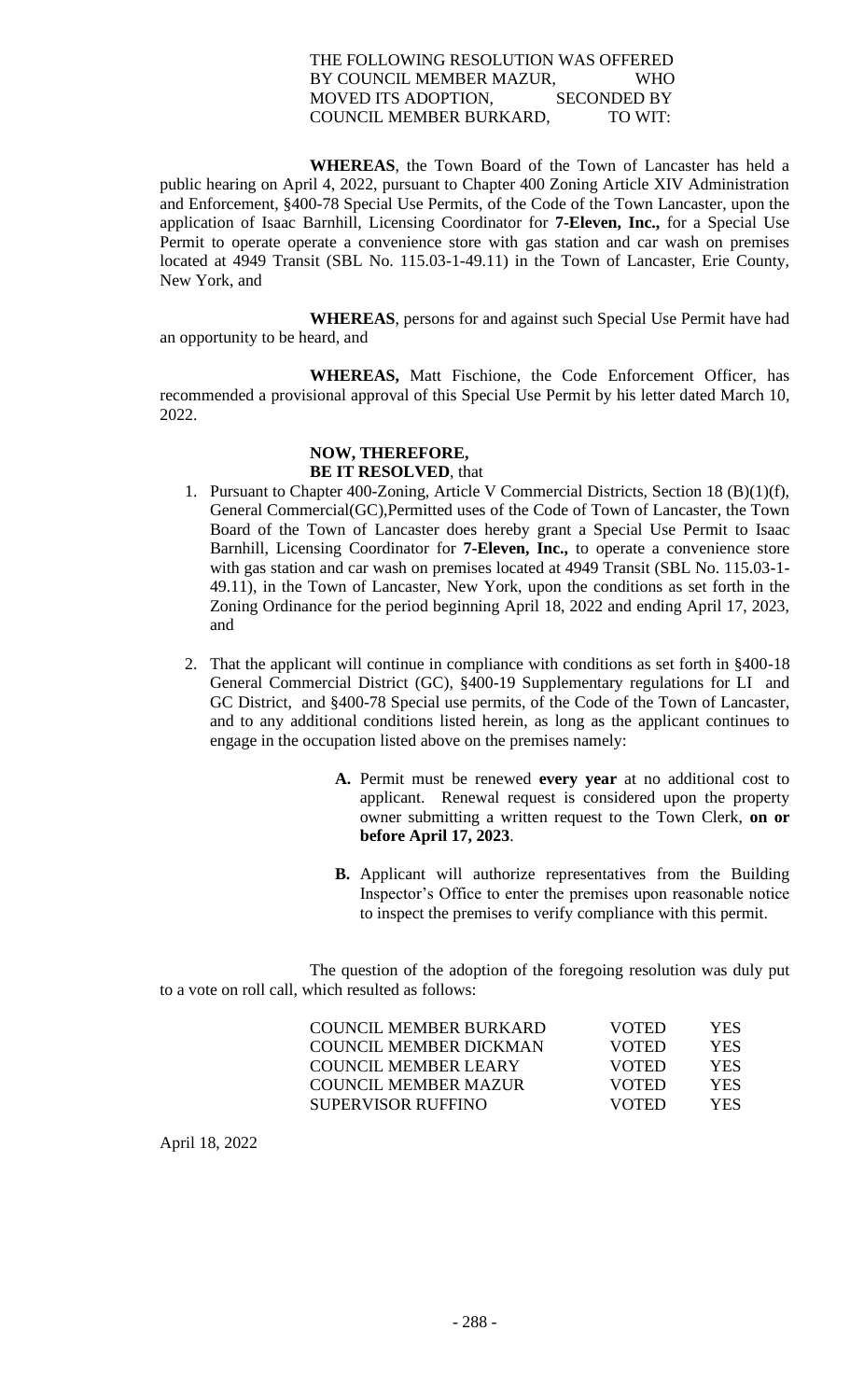#### THE FOLLOWING RESOLUTION WAS OFFERED BY COUNCIL MEMBER MAZUR, WHO MOVED ITS ADOPTION, SECONDED BY COUNCIL MEMBER BURKARD, TO WIT:

**WHEREAS**, Donald Carpenter, on behalf of Dish Wireless, LLC has submitted an application for a special use permit for a Telecommunications Tower Colocation of antennas and ancillary telecommunications equipment, for a new carrier to be placed on the current tower located at Mohawk Place (SBL No. 104.08-4-25) (Up State Tower Site Buf-602B) which will be identified as Dish Wireless, LLC, Site ID: SYSYR00254A, in the Town of Lancaster, and

**WHEREAS**, Chapter 400-Zoning, Article XIV Administration and Enforcement, § 400-78 Special use permits, of the Code of the Town of Lancaster requires that the Town Board conduct a public hearing before the issuance of a Special Use permit for a use as proposed.

## **NOW, THEREFORE,**

**BE IT RESOLVED**, that pursuant to § 400-78 of the Zoning Code of the Town of Lancaster, a Public Hearing on the proposed Special Use Permit for a Telecommunications Tower Co-location of antennas and ancillary telecommunications equipment for a new carrier to be placed on the current tower located at Mohawk Place (SBL No. 104.08-4-25) (Up State Tower Site Buf-602B) which will be identified as Dish Wireless, LLC, Site ID: SYSYR00254A, in the Town of Lancaster, New York, will be held at the Town Hall, 21 Central Avenue, Lancaster, New York, on the 2nd day of May, 2022, at 7:15 o'clock P.M., Local Time, and that Notice of said time and place of such Hearing be published in the official newspaper of general circulation in said Town, and be posted on the Town Bulletin Board and that a copy of such Notice of Hearing be referred to the Erie County Department of Planning, pursuant to Section 239(m) of the General Municipal Law, which Notice shall be in the form attached hereto and made a part hereof.

The question of the adoption of the foregoing resolution was duly put to a vote on roll call, which resulted as follows:

| COUNCIL MEMBER BURKARD        | VOTED        | <b>YES</b> |
|-------------------------------|--------------|------------|
| <b>COUNCIL MEMBER DICKMAN</b> | <b>VOTED</b> | <b>YES</b> |
| <b>COUNCIL MEMBER LEARY</b>   | <b>VOTED</b> | <b>YES</b> |
| <b>COUNCIL MEMBER MAZUR</b>   | <b>VOTED</b> | <b>YES</b> |
| <b>SUPERVISOR RUFFINO</b>     | VOTED        | YES.       |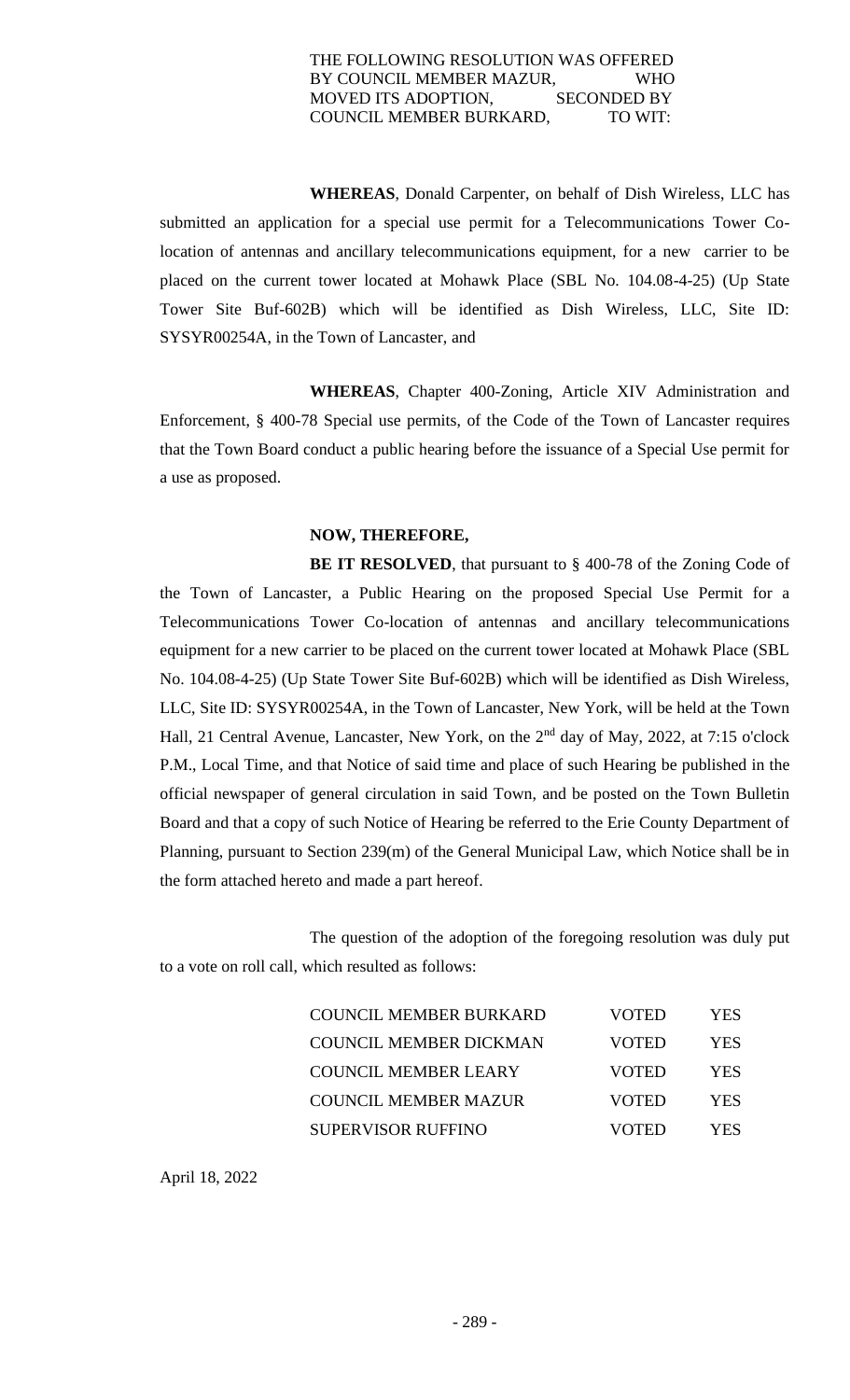## **TOWN OF LANCASTER NOTICE OF PUBLIC HEARING ON APPLICATION FOR SPECIAL USE PERMIT APPROVAL FOR A TELECOMMUNICATIONS TOWER CO-LOCATION AT AT MOHAWK PLACE (SBL NO. 104.08-4-25) (UP STATE TOWER SITE BUF-602B) WHICH WILL BE IDENTIFIED AS DISH WIRELESS, LLC, SITE ID: SYSYR00254A, LANCASTER, NEW YORK**

**LEGAL NOTICE IS HEREBY GIVEN**, that pursuant to the authority set forth in Chapter 400-Zoning, Article XIV Administration and Enforcement,

§ 400-78 Special use permits of the Code of the Town of Lancaster and pursuant to a resolution adopted by the Town Board of the Town of Lancaster on the 18<sup>th</sup> day of April, 2022 the said Town Board will hold a Public Hearing on the 2nd day of May, 2022, at 7:15 o'clock P.M., Local Time, at the Town Hall, 21 Central Avenue, Lancaster, New York, for the purposes of considering and possibly approving a special use permit application for Telecommunications Tower Co-location by Dish Wireless, LLC, on the current tower located at located at Mohawk Place (SBL No. 104.08-4-25) (Up State Tower Site Buf-602B). Copies of the proposed application can be reviewed at Town Hall.

Full opportunity to be heard will be given to all citizens and any parties

in interest.

## **BY ORDER OF THE TOWN BOARD OF THE TOWN OF LANCASTER**

**BY: DIANE M. TERRANOVA Town Clerk**

April 21, 2022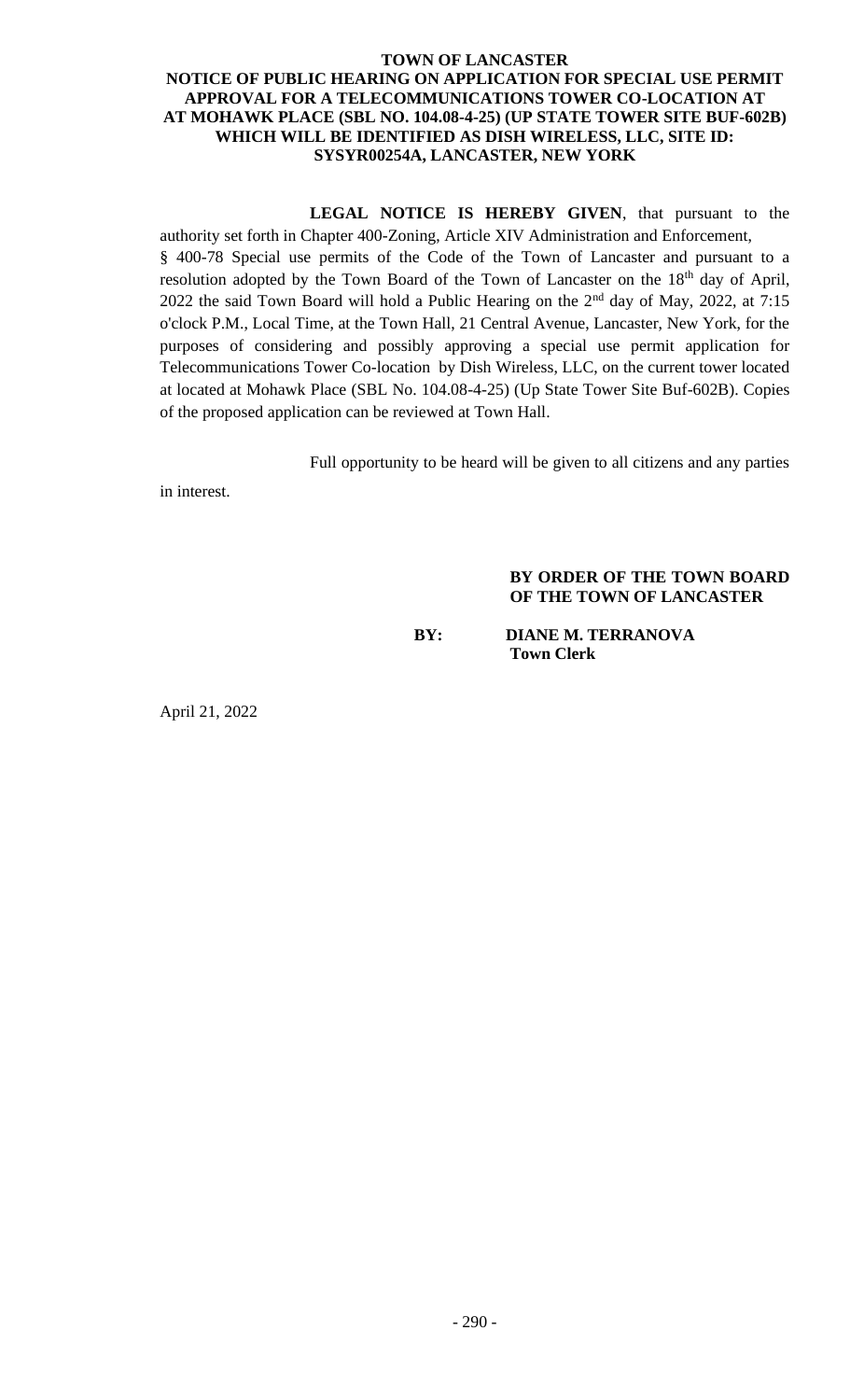## THE FOLLOWING RESOLUTION WAS OFFERED BY COUNCIL MEMBER MAZUR, WHO MOVED ITS ADOPTION, SECONDED BY COUNCIL MEMBER BURKARD, TO WIT:

 **WHEREAS**, the Town of Lancaster's Deputy Highway Superintendent, Michelle Barbaro, by letter dated April 8, 2022, as advised the Town Board that the Parks, Recreation & Forestry Department no longer has use for seven (7) pallets of Unilock bricks and has requested that the Town Board deem these items to be surplus items and permit them to be placed on an online auction, and

**WHEREAS**, the Town Board has given due consideration to the request of the Deputy Highway Superintendent and deems it a judicious decision to declare the beforementioned pallets of bricks to be surplus items and permits placement of said items on an online auction.

## **NOW, THEREFORE,**

**BE IT RESOLVED**, that the Town Board of the Town of Lancaster hereby declares the seven (7) pallets of Unilock bricks to be surplus items and authorizes the, Michelle Barbaro, to place said items up for public bid at an online auction with Auctions International, [www.auctionsinternational.com;](http://www.auctionsinternational.com/) 11167 Big Tree Road, East Aurora, New York 14052 commencing April 21, 2022 and concluding on May 5, 2022, with the funds received from said auction to be made payable to the Town of Lancaster and delivered to the Town Supervisor's Office.

The question of the adoption of the foregoing resolution was duly put to a vote on roll call, which resulted as follows:

| COUNCIL MEMBER BURKARD | <b>VOTED</b> | YES. |
|------------------------|--------------|------|
| COUNCIL MEMBER DICKMAN | <b>VOTED</b> | YES. |
| COUNCIL MEMBER LEARY   | <b>VOTED</b> | YES. |
| COUNCIL MEMBER MAZUR   | <b>VOTED</b> | YES. |
| SUPERVISOR RUFFINO     | VOTED        | YES. |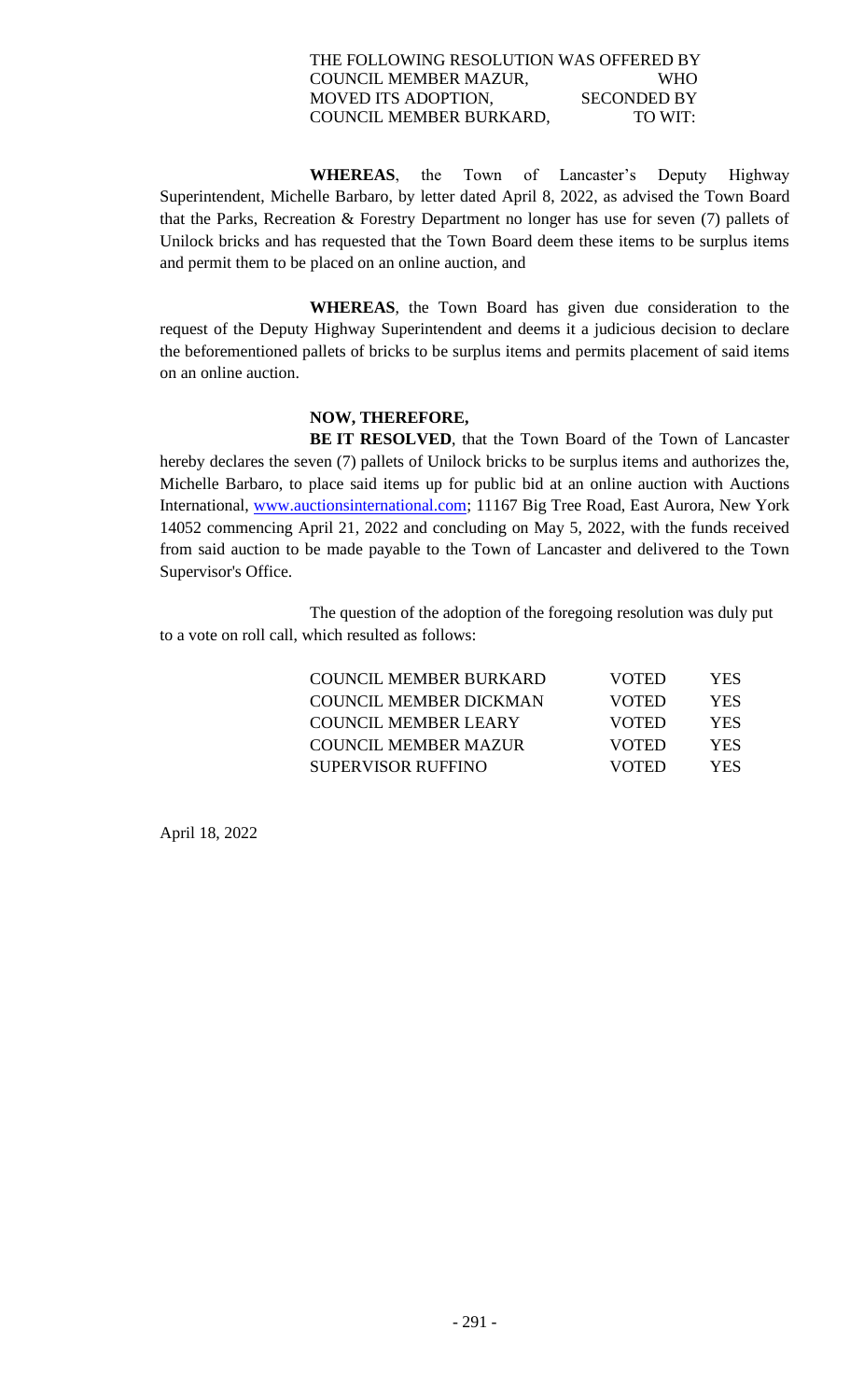## **PUBLIC AUCTION**

#### **OF TOWN OWNED SURPLUS ITEMS**

Notice is hereby given that the Town Board of the Town of Lancaster has deemed seven (7) pallets of Unilock bricks as surplus items.

These surplus pallets of bricks will be auctioned at an online auction with Auctions International, [http://www.auctionsinternational.com;](http://www.auctionsinternational.com/) 11167 Big Tree Road, East Aurora, New York 14052 **starting April 21, 2022 and concluding on May 5, 2022.**

Successful bidders must provide a payment of 100% of the bid price offered payable to the Town of Lancaster prior to taking possession of the equipment.

The surplus equipment may be inspected at the Town of Lancaster's Department of Parks and Recreation, 525 Pavement Road, Lancaster, New York by contacting Michelle Barbaro at 684-3320 to make an appointment.

> BY ORDER OF THE TOWN BOARD OF THE TOWN OF LANCASTER

By: DIANE M. TERRANOVA TOWN CLERK

April 21, 2022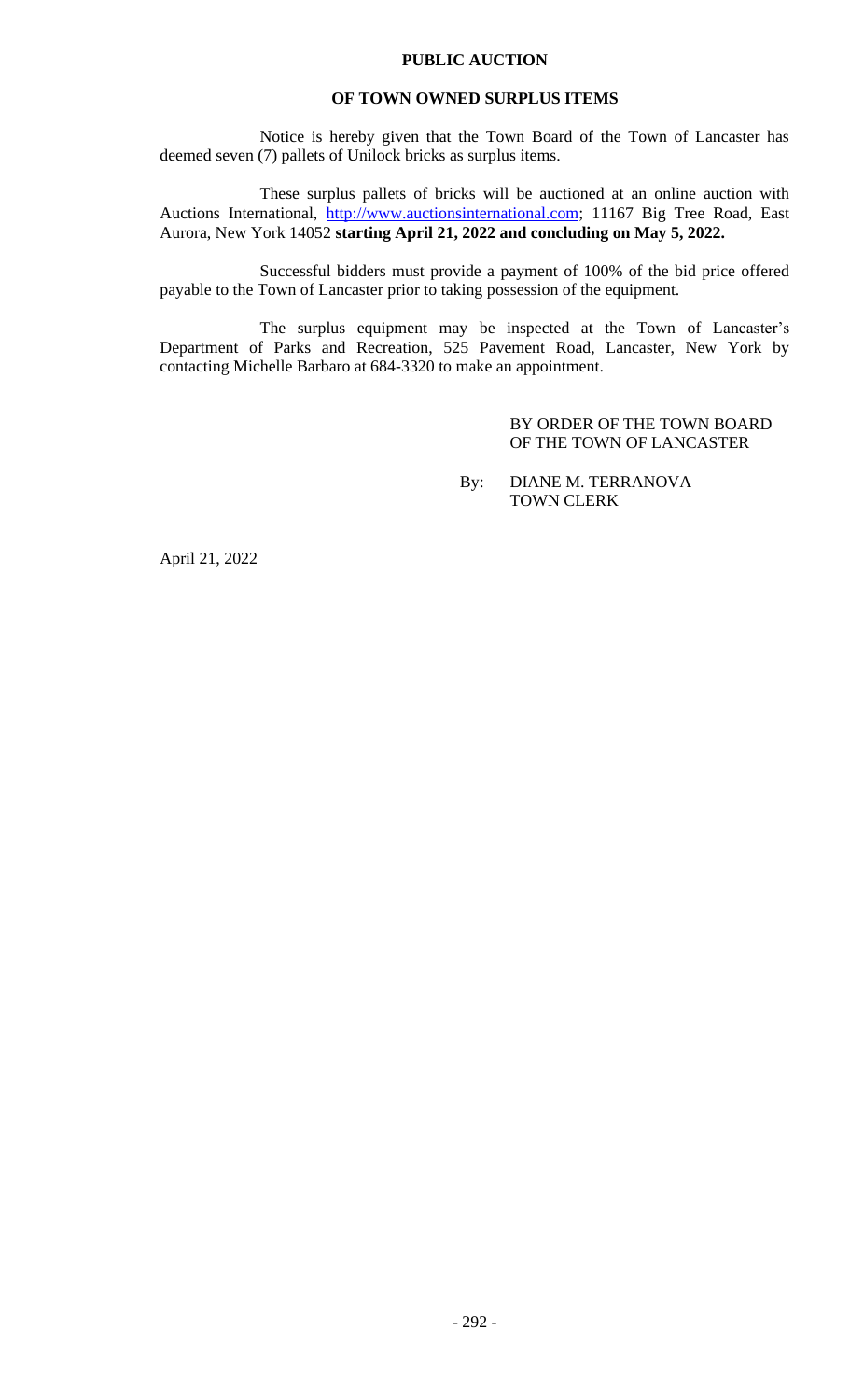## THE FOLLOWING RESOLUTION WAS OFFERED BY COUNCIL MEMBER MAZUR, WHO MOVED ITS ADOPTION, SECONDED BY COUNCIL MEMBER DICKMAN, TO WIT:

 **WHEREAS**, the Town of Lancaster's Deputy Highway Superintendent, Michelle Barbaro, by letter dated April 8, 2022, as advised the Town Board that the Parks, Recreation & Forestry Department is in possession of the old landline Town phones that no longer have any use or value since the phone system was upgraded Town wide and has requested that the Town Board deem these items to be surplus equipment, and

**WHEREAS,** the Deputy Highway Superintendent would like to dispose of these phones as scrap since they are outdated and parts are no longer available, and

**WHEREAS**, the Town Board has given due consideration to the request of Michelle Barbaro and deems it judicious to declare the beforementioned landline telephones to be deemed surplus equipment.

## **NOW, THEREFORE,**

**BE IT RESOLVED**, that the Town Board of the Town of Lancaster hereby declares the beforementioned Town landline telephones to be surplus equipment and authorizes, Michelle Barbaro, to dispose of these items by scrapping them as they are outdated and parts are no longer available.

The question of the adoption of the foregoing resolution was duly put to a vote on roll call, which resulted as follows:

| COUNCIL MEMBER BURKARD      | <b>VOTED</b> | YES.       |
|-----------------------------|--------------|------------|
| COUNCIL MEMBER DICKMAN      | <b>VOTED</b> | <b>YES</b> |
| COUNCIL MEMBER LEARY        | <b>VOTED</b> | YES.       |
| <b>COUNCIL MEMBER MAZUR</b> | <b>VOTED</b> | YES.       |
| <b>SUPERVISOR RUFFINO</b>   | VOTED        | YES.       |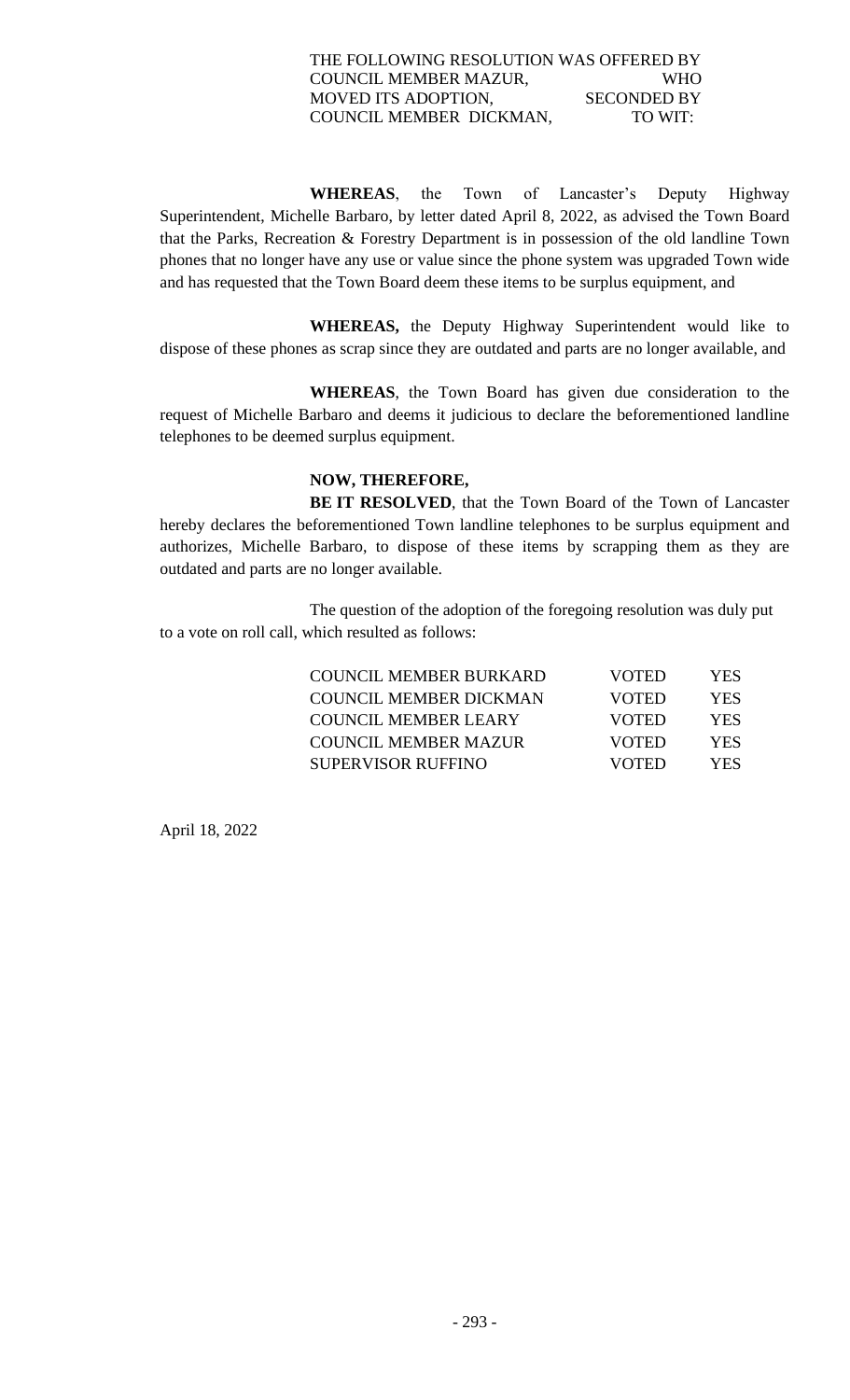## THE FOLLOWING RESOLUTION WAS OFFERED BY COUNCIL MEMBER MAZUR, WHO MOVED ITS ADOPTION, SECONDED BY COUNCIL MEMBER BURKARD, TO WIT:

 **WHEREAS**, on August 19, 2019, the Town Board of the Town of Lancaster approved a site plan submitted by Chris Wood, PE., on behalf of George Peppes, for the construction of (2) 4-unit and (1) 5-unit apartments to be known as Theo's Place Apartments, 5153 Transit Road, in the Town of Lancaster, and

**WHEREAS,** due to economic hardships caused by the COVID 19 pandemic construction was not started within the two-year time period and George Peppes, has now requested that the Town Board grant an extension to the site plan approval, which was revoked on August 19, 2021, per Town Code § 400-75 (D)(9), and

 **WHEREAS**, Town Code Section 400-75(D)(9) also provides that the Town Board may grant an extension of the two-year time limitation for commencement of development from the date of approval, and

**WHEREAS**, the Town Board has given due review and consideration to the request for the extension.

# **NOW, THEREFORE,**

**BE IT RESOLVED**, that the Town Board of the Town of Lancaster using the authority granted to it under Section 400-75(D)(9) does hereby grant a one-year extension to the two (2) year statutory approval of the site plan previously granted to Chris Wood, PE., on behalf of George Peppes, for the construction of (2) 4-unit and (1) 5-unit apartments to be known as Theo's Place Apartments, 5153 Transit Road (SBL No. 115.05-2- 5.1) in the Town of Lancaster to commence August 19, 2021 and terminate August 19, 2022, with the following conditions:

- 1. Contractor to provide an "As-built" survey to the Building Department prior to a Certificate of Compliance and/or Occupancy being issued.
- 2. Private Improvement Permits will be required to initiate site construction.
- 3. No further extensions will be granted beyond August 19, 2022.

 The question of the adoption of the foregoing resolution was duly put to a vote on roll call which resulted as follows:

| COUNCIL MEMBER BURKARD      | <b>VOTED</b> | YES. |
|-----------------------------|--------------|------|
| COUNCIL MEMBER DICKMAN      | <b>VOTED</b> | YES. |
| <b>COUNCIL MEMBER LEARY</b> | <b>VOTED</b> | NO.  |
| <b>COUNCIL MEMBER MAZUR</b> | <b>VOTED</b> | YES. |
| SUPERVISOR RUFFINO          | <b>VOTED</b> | YES. |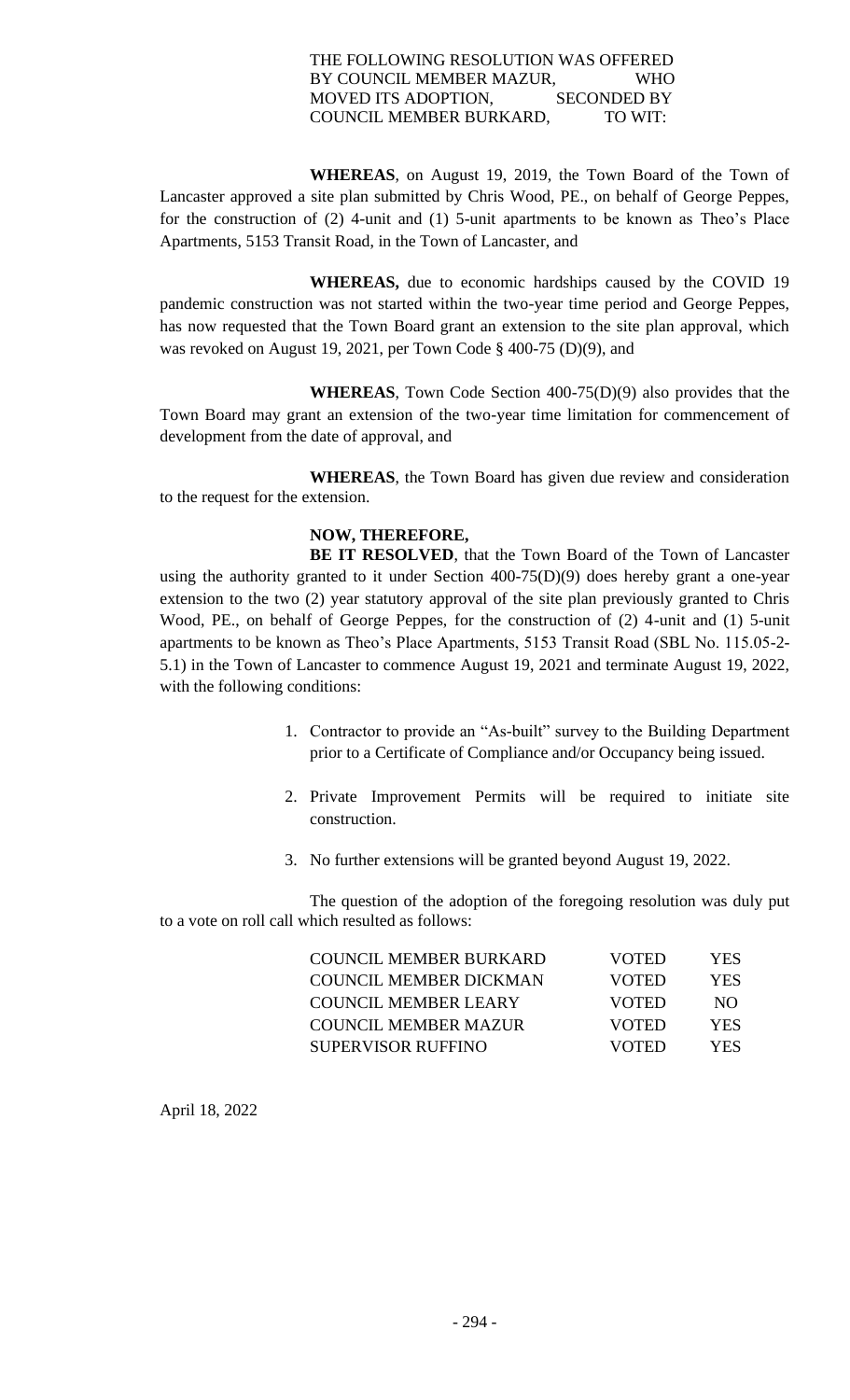## THE FOLLOWING RESOLUTION WAS OFFERED BY SUPERVISOR RUFFINO, WHO MOVED ITS ADOPTION, SECONDED BY COUNCIL MEMBER BURKARD, TO WIT:

**WHEREAS**, by resolution adopted on January 4, 2021, the Town Board of the Town of Lancaster authorized the sum of \$5,000.00 be allocated for the purpose of defraying the expenses connected with the Taste of Lancaster and the observance of Independence Day which are Village of Lancaster sponsored events, and

**WHEREAS**, by letter dated February 27, 2022, Village of Lancaster Mayor, Lynne Ruda, notified the Town that the Village did not host the Taste of Lancaster event in in 2021, instead a Fall Festival and a New Year's Eve Ball Drop was hosted in 2021, and

**WHEREAS**, the Village of Lancaster has already received the \$2,500.00 allocated for the 2021 Independence Day Celebration and now Mayor Ruda, is requesting that the remaining \$2,500.00, be allocated for 2021 Fall Festival and New Year's Eve Ball Drop and provided to the Village.

## **NOW, THEREFORE,**

**BE IT RESOLVED**, that the resolution adopted January 4, 2021, allocating \$5,000.00 funding to the Village of Lancaster for the purpose of defraying the expenses connected with their sponsored Taste of Lancaster and the Observance of Independence Day events, be amended to read, that the sum of \$5,000.00 be allocated thusly for the purpose of defraying the expenses associated with Independence Day Observance (\$2,500.00), Fall Festival (\$1,250.00), and New Year's Eve Ball Drop (\$1,250.00), events sponsored by the Village of Lancaster, which shall be expended upon properly itemized and audited vouchers being submitted for each event, and

## **BE IT FURTHER,**

**RESOLVED**, that should the Village of Lancaster change the events being offered prior notice must be provided to the Town of Lancaster for review and consideration.

 The question of the adoption of the foregoing resolution was duly put to a vote on roll call, which resulted as follows:

| COUNCIL MEMBER BURKARD        | <b>VOTED</b> | YES. |
|-------------------------------|--------------|------|
| <b>COUNCIL MEMBER DICKMAN</b> | <b>VOTED</b> | YES. |
| COUNCIL MEMBER LEARY          | <b>VOTED</b> | YES. |
| COUNCIL MEMBER MAZUR          | <b>VOTED</b> | YES. |
| SUPERVISOR RUFFINO            | VOTED        | YES. |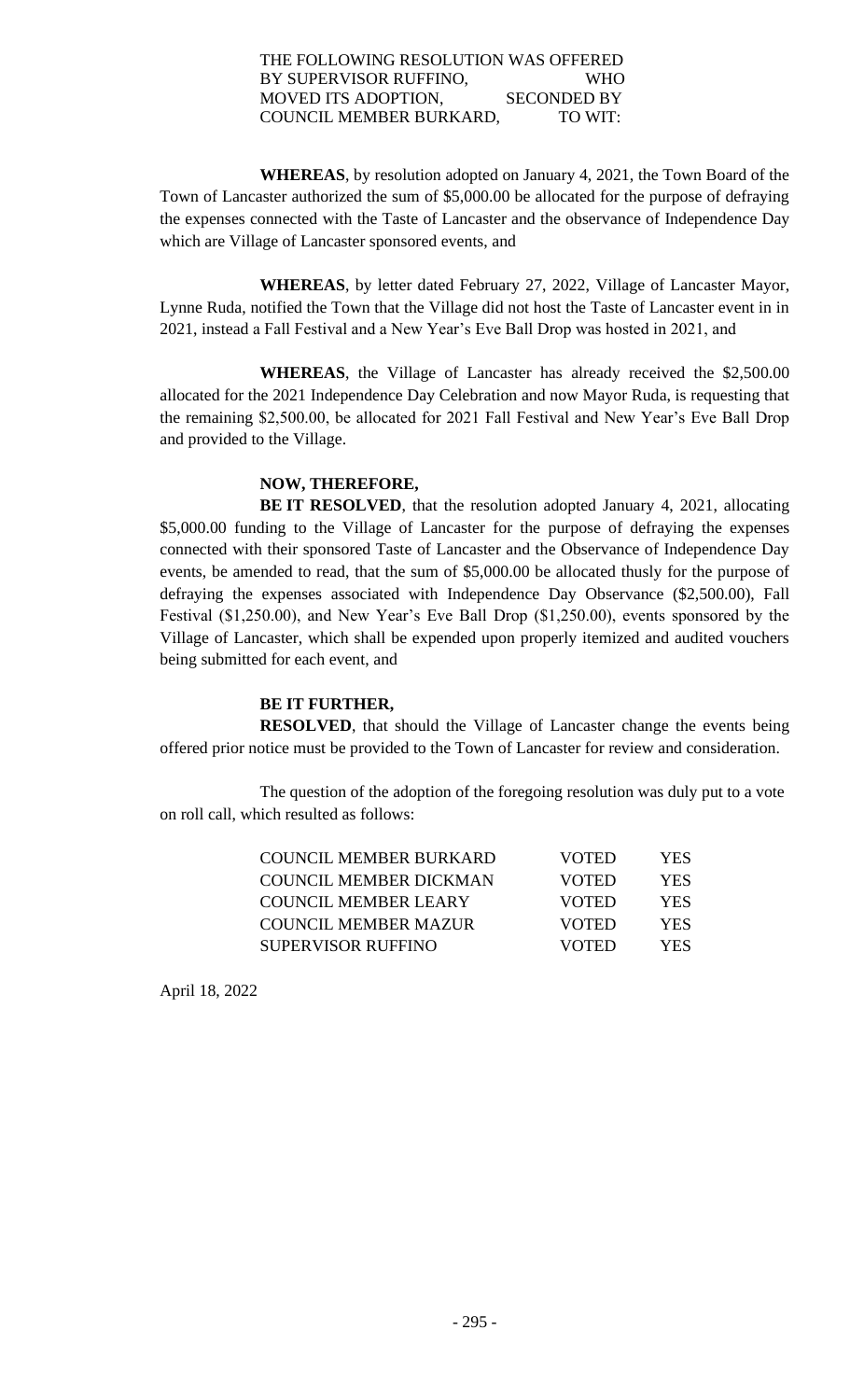## THE FOLLOWING RESOLUTION WAS OFFERED BY COUNCIL MEMBER BURKARD, WHO MOVED ITS ADOPTION, SECONDED BY COUNCIL MEMBER LEARY, TO WIT:

**WHEREAS,** by memo dated April 4, 2022, Edward Schiller, the Town of Lancaster's consulting engineer, has requested that the Town Board authorize an invitation to bid for the installation of new fencing and gates at the Town of Lancaster Police Department's impound area, and

**WHEREAS,** the Town Board has given due review and consideration to the request and deems it in the public interest to invite public bids in conformance with General Municipal Law Section 103 of the State of New York.

# **NOW, THEREFORE,**

**BE RESOLVED,** that the Town Board of the Town of Lancaster hereby invites public bid for the installation of fencing and gates at the Lancaster Police Department's, impound area, said bids are to be in conformance with the plans and specifications which are available at the office of Wm. Schutt Associates, P.C, 37 Avenue, Lancaster, New York 14086 and to be received in the Office of the Town Clerk, Central Avenue, Lancaster, New York, no later than 10:00 A.M. Local Time on May 5, 2022 and opened thereafter.

The question of the adoption of the foregoing resolution was duly put to a vote on roll call which resulted as follows:

| <b>COUNCIL MEMBER BURKARD</b> | VOTED | YES |
|-------------------------------|-------|-----|
| <b>COUNCIL MEMBER DICKMAN</b> | VOTED | YES |
| <b>COUNCIL MEMBER LEARY</b>   | VOTED | YES |
| <b>COUNCIL MEMBER MAZUR</b>   | VOTED | YES |
| <b>SUPERVISOR RUFFINO</b>     | VOTED | YES |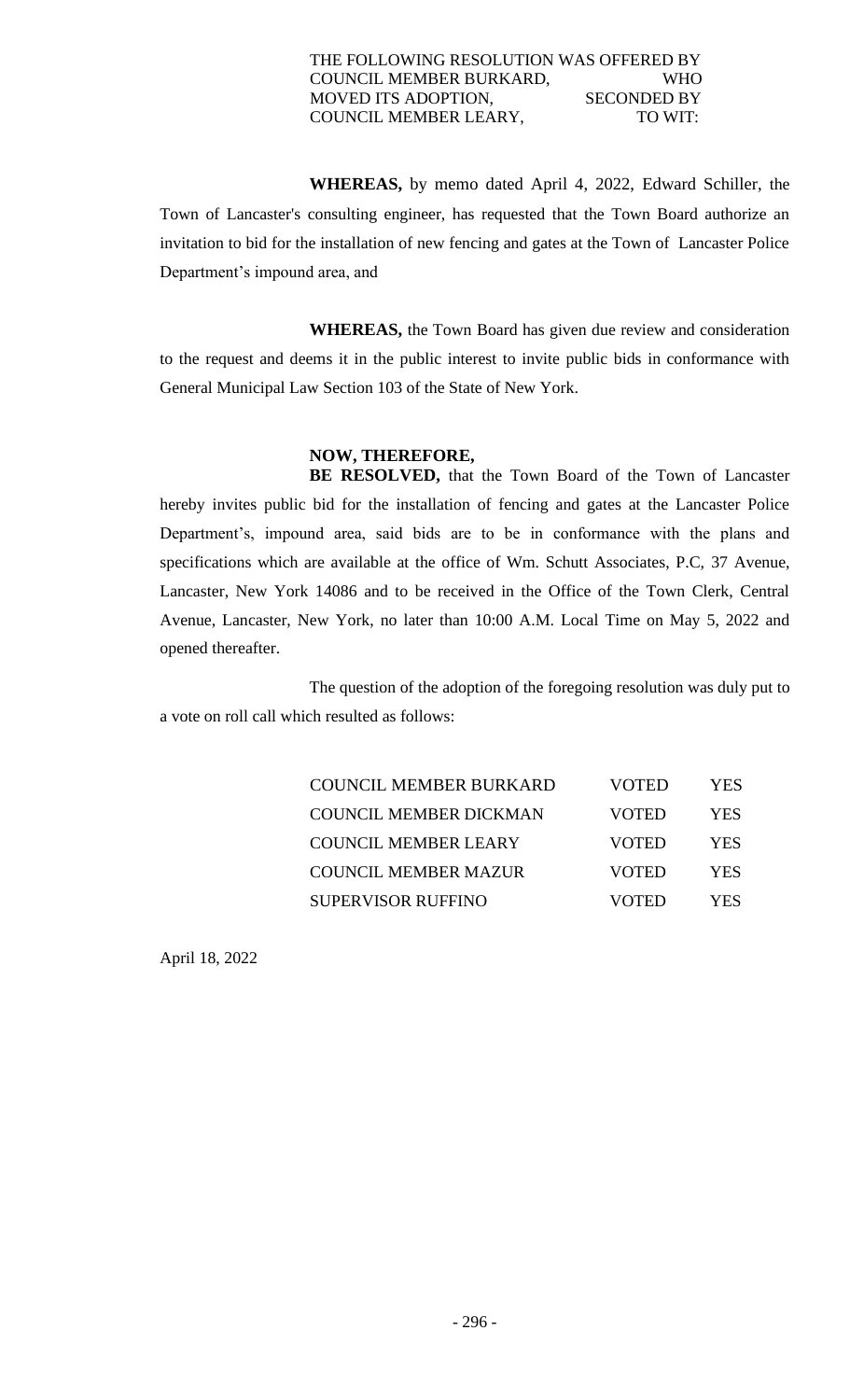#### **NOTICE TO BIDDERS**

#### FOR THE

#### **TOWN OF LANCASTER POLICE IMPOUND AREA FENCING**

Bids for the installation of fencing and gates at the Lancaster Police Impound Area, 525 Pavement Rd., will be received by the Town Clerk at her office in the Town Hall, 21 Central Avenue, Lancaster, New York on or before 10:00 A.M. local time on May 5, 2022, at which time they will be publicly opened and read aloud.

Bid Documents may be examined at the office of the Town Clerk and at the office of the ENGINEER, Wm. Schutt & Associates, P.C., 37 Central Avenue, Lancaster, New York 14086 between the hours of 9:00 A.M. and 4:00 P.M., except Saturdays, Sundays and Holidays.

Contract Documents may be obtained at the office of the ENGINEER.

Proposals shall be made and received upon the following conditions:

Each bid proposal shall be submitted in a sealed envelope, clearly marked: "BID ENCLOSED - "POLICE IMPOUND AREA FENCING" and must be accompanied a bid bond or a certified check made payable to the Town of Lancaster, in the amount of five per cent (5%) of the total amount of the bid, conditioned that if the proposal is accepted he will execute within fifteen (15) days from the date of the acceptance of the proposal, a suitable security bond in the amount of the Contract, conditioned for the faithful and prompt performance and completion of the Work Specified in the Contract.

All bid deposits, except that of the successful bidder will be returned.

Upon acceptance of his Bid, if the successful bidder fails to enter into a Contract pursuant to the requirements of the Proposal Documents, or fails to give the further security prescribed in this Notice, with same time limited therein, then the check deposited as aforesaid and the monies standing to the credit of the same, shall be forfeited to the Town as liquidated damages, or the payment of the bond enforced for the benefit of the Town. The Town of Lancaster reserves the right to reject any and all bids, to consider the reputation and experience of any bidders in making its selection, to waive any informalities or minor deviations from the specifications, and to award the contract to other than the lowest bidder if considered to be in the best interest of the Town of Lancaster.

Consulting Engineers:<br>
William Schutt & Associates, P.C.<br>
Lancaster, Erie County, New William Schutt  $&$  Associates, P.C. York 37 Central Avenue Lancaster, NY 14086-2143 (716) 683-5961 Diane Terranova Date: April 21, 2022 Town Clerk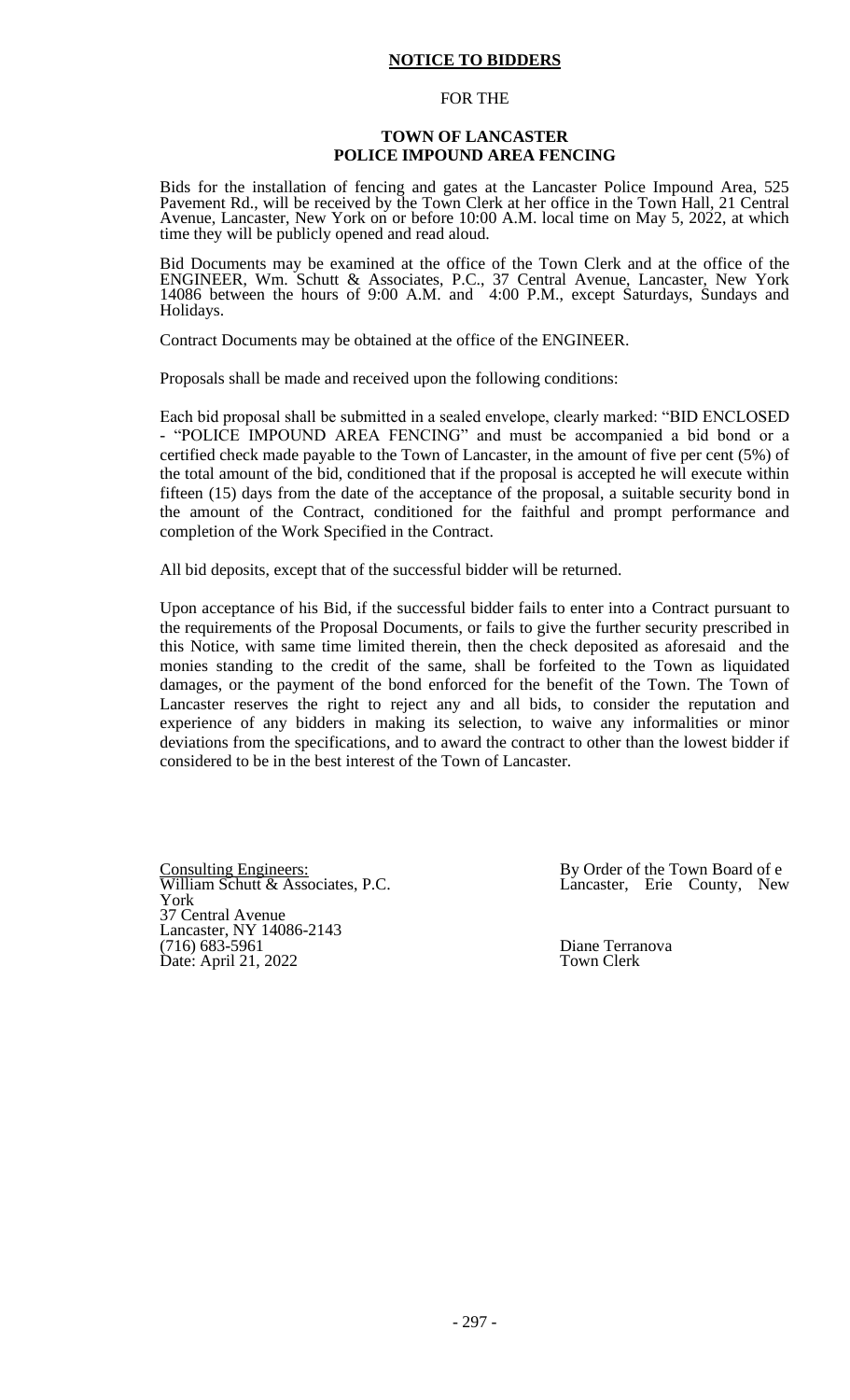## THE FOLLOWING RESOLUTION WAS OFFERED BY SUPERVISOR RUFFINO, WHO MOVED ITS ADOPTION, SECONDED BY COUNCIL MEMBER MAZUR, TO WIT:

**WHEREAS**, the Town of Lancaster desires to receive proposals from energy supply companies ("ESCOs") for the Implementation of Energy Conservation Measures on a Performance Contracting Basis for Town-owned facilities, and

**WHEREAS**, the Town Board of the Town of Lancaster deems it a judicious decision to issue a Request for Proposals (RFP) to solicit responses from qualified ESCOs to enter into a contract for a comprehensive program which will reduce costs and upgrade facilities in identified Town buildings.

# **NOW, THEREFORE,**

**BE IT RESOLVED**, that the Town Board of the Town of Lancaster hereby requests proposals from ESCOs to provide for the Implementation of Energy Conservation Measures on a Performance Contracting Basis for Town-owned facilities, a complete RFP will be available on April 19, 2022 at the Town of Lancaster's Office of the Town Clerk, 21 Central Avenue, Lancaster, New York 14086; all proposals for consideration must be hand delivered to the Office of the Town Clerk, 21 Central Avenue, Lancaster, New York, no later than 10:00 A.M. Local Time on May 20, 2022.

The question of the adoption of the foregoing resolution was duly put to a vote on roll call which resulted as follows:

| COUNCIL MEMBER BURKARD      | <b>VOTED</b> | YES. |
|-----------------------------|--------------|------|
| COUNCIL MEMBER DICKMAN      | <b>VOTED</b> | YES. |
| COUNCIL MEMBER LEARY        | <b>VOTED</b> | YES. |
| <b>COUNCIL MEMBER MAZUR</b> | <b>VOTED</b> | YES. |
| SUPERVISOR RUFFINO          | <b>VOTED</b> | YES. |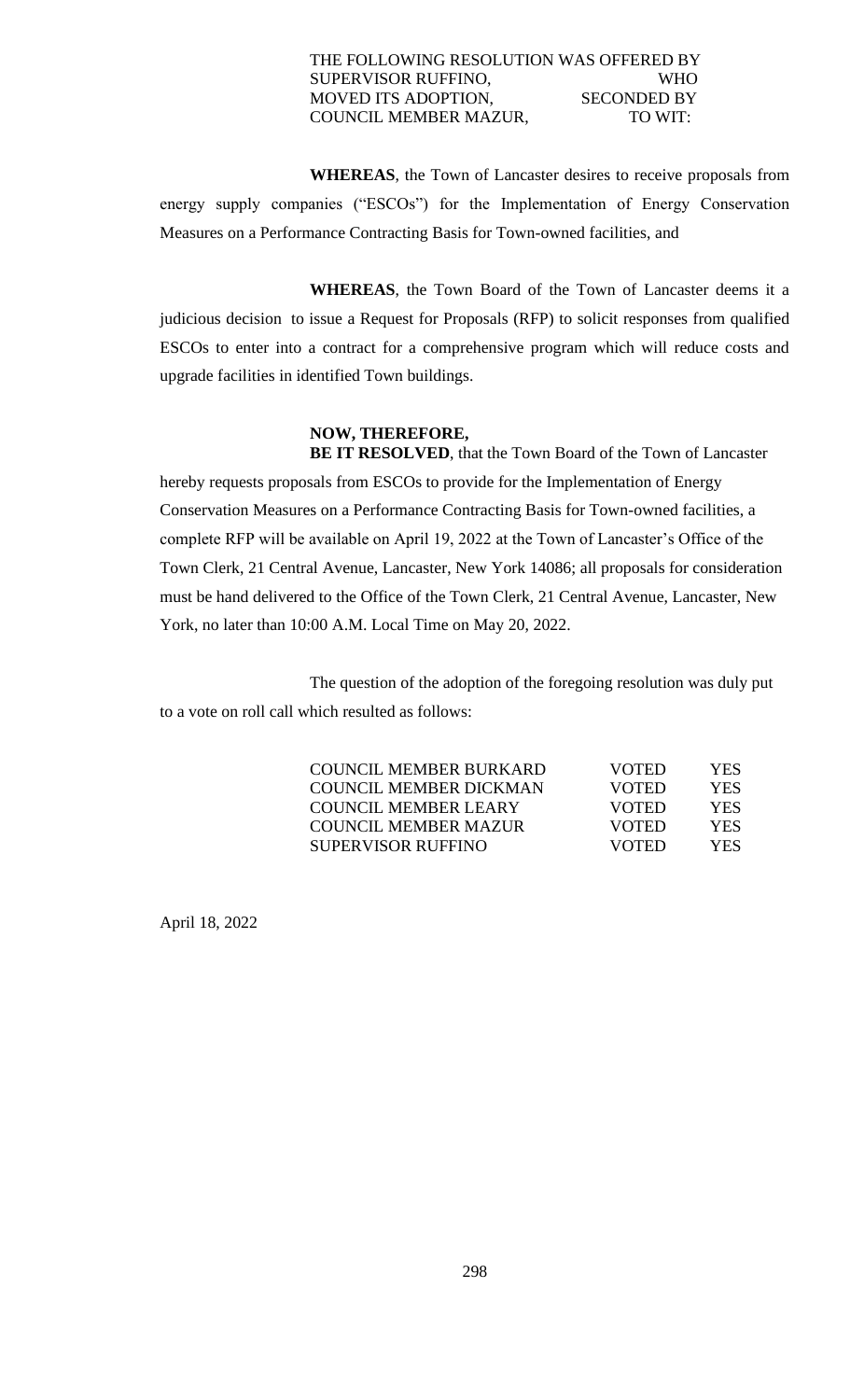#### **LEGAL NOTICE**

#### **TOWN OF LANCASTER**

#### **NOTICE OF REQUEST FOR PROPOSALS FOR**

## **IMPLEMENTATION OF ENERGY CONSERVATION MEASURES ON A PERFORMANCE CONTRACTING BASIS**

The Town of Lancaster (the TOWN) is issuing this Request for Proposals (RFP) for the selection of a qualified energy services company (ESCO) to implement Energy Conservation Measures on a Performance Contracting Basis within the Town of Lancaster. The proposals shall consist of qualifications, experience, financial proposal and staffing plan.

A copy of the complete RFP will be available at the Town of Lancaster Town Clerk's Office, Lancaster Town Hall, 21 Central Avenue, Lancaster, NY 14086.

ESCO's that are interested in being considered must submit a Proposal in response to this RFP on or before Friday, May 20, 2022, no later than 10:00 a.m.

The successful ESCO will be determined solely from the Proposals. However, the TOWN reserves the right to interview all of the candidates if it so chooses.

An original and eight copies of the proposal are required. To prevent opening by unauthorized individuals, your submittal **must be hand delivered** and should be identified on the envelope as:

#### **PROPOSAL ENCLOSED-ENERGY CONSERVATION MEASURES**

And be addressed to:

Ms. Diane Terranova Town Clerk - Town of Lancaster 21 Central Avenue Lancaster, New York 14086

The TOWN reserves the right to amend the RFP based on questions and issues raised during the conduct of this solicitation.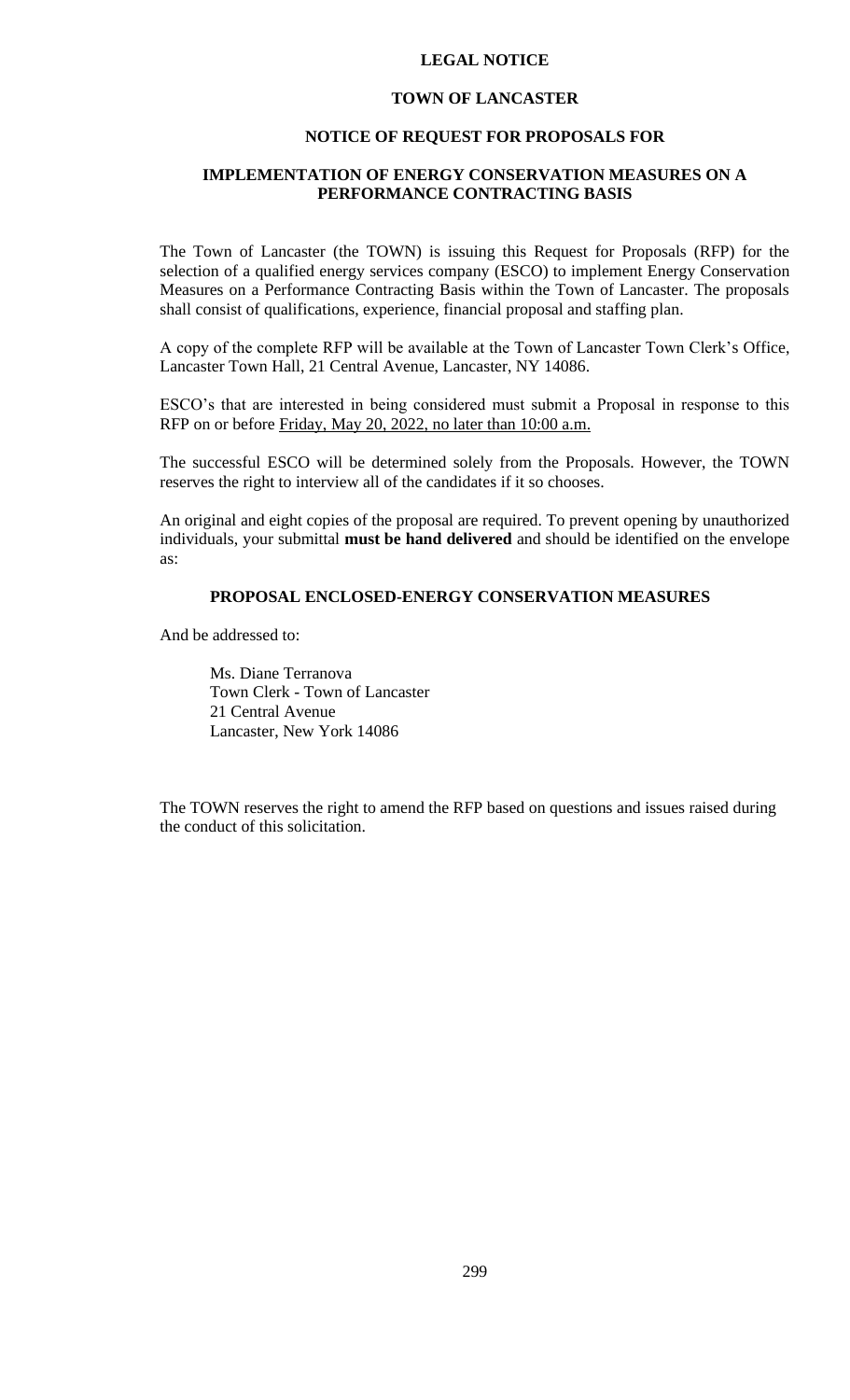### THE FOLLOWING RESOLUTION WAS OFFERED BY COUNCIL MEMBER BURKARD, WHO MOVED ITS ADOPTION, SECONDED BY COUNCIL MEMBER MAZUR, TO WIT:

 **WHEREAS**, on December 5, 2011, the Town of Lancaster entered into an agreement with Wendel WD Architecture Engineering Surveying & Landscape Architecture, P.C. ("Wendell") to provide professional services which included upgrades to the Town's Functional Geographic Information System (GIS) for the development and implementation of ArcGIS Server Web Mapping Application (WMA) Integration and Update of Culvert Layer, Drainage Analysis and GIS technical support and training, and

 **WHEREAS**, the contract with Wendel to provide annual GIS Web Map Application Hosting and ArcGIS Online Administrative and GIS/GPS Support services for the Town of Lancaster's GIS program, has expired per its contract terms, and

**WHEREAS**, by letter dated March 28, 2022, Highway Superintendent, John Pilato, has requested that the Town renew said agreement with Wendel for ArcGIS Online Administrative and GIS/GPS Support services and GIS Web map Application Hosting services as included in the Software Subscription Agreement for the 2022 Calendar year, and

**WHEREAS**, the 2022 Wendel's cost for ArcGIS Online Administrative and GIS/GPS Support services is \$4,000.00 and the cost for GIS Web map Application Hosting is \$4,400.00 per Wendell's proposal dated January 24, 2022 with a revision date of March 11, 2022.

## **NOW, THEREFORE,**

**BE IT RESOLVED**, that the Town Board of the Town of Lancaster hereby authorizes the Town Supervisor to execute the renewal agreement for the 2022 calendar year between the Town of Lancaster and Wendel to provide the Town of Lancaster's Highway Department professional GIS Support Services which includes ArcGIS Online Administrative and GIS/GPS Support services and GIS Web map Application Hosting services, for an amount not to exceed \$8,400.00, which will be paid for with funds available in the Town's 2022 Highway Department's Drainage, Contractual Expenses, Professional Services Budget (Line Item 01-8540-0451).

The question of the adoption of the foregoing resolution was duly put to a vote on roll call, which resulted as follows:

| COUNCIL MEMBER BURKARD | <b>VOTED</b> | YES. |
|------------------------|--------------|------|
| COUNCIL MEMBER DICKMAN | <b>VOTED</b> | YES. |
| COUNCIL MEMBER LEARY   | <b>VOTED</b> | YES. |
| COUNCIL MEMBER MAZUR   | <b>VOTED</b> | YES. |
| SUPERVISOR RUFFINO.    | <b>VOTED</b> | YES. |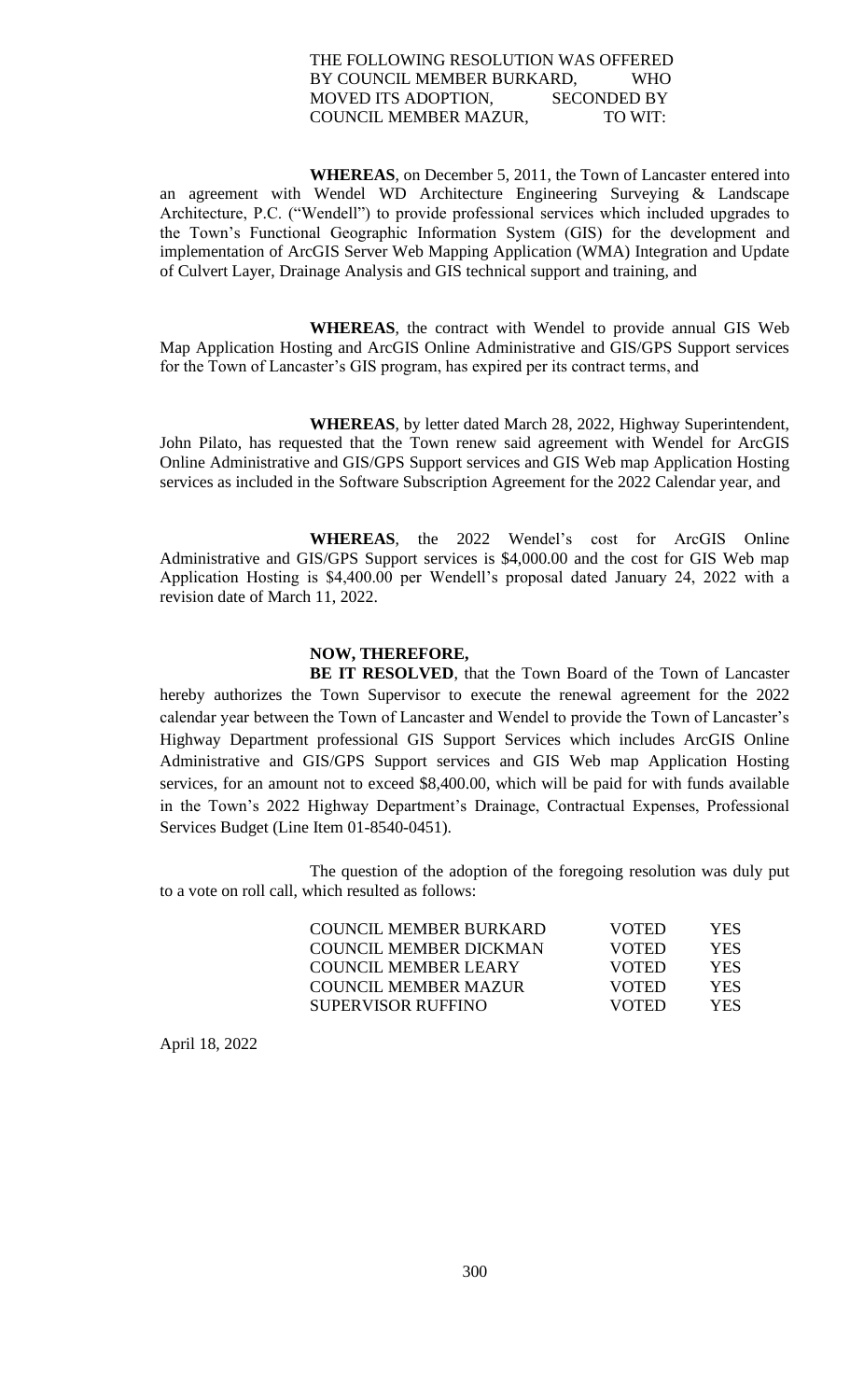#### **COMMUNICATIONS & REPORTS**

- **236. Town Attorney to Town Board and Planning Board – SEQR response from Erie County Division of Environment & Planning regarding Dollar General, 5807 Broadway, Proj. #2102. Disposition = Planning Committee**
- **237. Town Attorney to Town Board and Planning Board – SEQR response from NYSDEC regarding Amendment to Original Site Plan Plumb Creek Apartments, 5680 Broadway, Proj. #1143. Disposition = Planning Committee**
- **238. Town Attorney to Town Board and Planning Board – SEQR response from Erie County Division of Environment & Planning regarding Motel & Mixed-Use Broadway & Bowen, 5827 Broadway, Proj. #2210. Disposition = Planning Committee**
- **239. James Ostroff to Town Board – Proposal to reduce the speed limit on Stutzman Road from 35 mph to 30 mph. Disposition = Received & Filed**
- **240. Charter Communications to Town Clerk – Upcoming channel lineup change. Disposition = Received & Filed**
- **241. Town Attorney to Town Board and Planning Board – SEQR response from NYSDOT regarding Amendment to Original Site Plan Plumb Creek Apartments, 5680 Broadway, Proj. #1143. Disposition = Planning Committee**
- **242. Stormwater Management Officer to Drainage & Storm Sewer Committee – MS4 Report for March 2022. Disposition = Received & Filed**
- **243. Town Engineer to Town Board – Recommend not to approve the application for a Dumping Permit for 272 Pavement Road; application is incomplete. Disposition = For Resolution**
- **244. Dog Control Officer to Town Clerk – Dog Control Monthly Report for March 2022. Disposition = Received & Filed**
- **245. Town Clerk to Town Board – Town Clerk Monthly Report for March 2022. Disposition = Received & Filed**
- **246. Rose Ann Brunstad to Town Clerk – Letter of intent to retire from the position of Deputy Receiver of Taxes effective June 1, 2022. Disposition = Received & Filed**
- **247. Town Engineer to Town Board – Request for resolution to publish a Notice To Bidders for Town of Lancaster Police Impound Area Fencing. Disposition = Resolution 4/18/22**
- **248. Town Engineer to Town Board – Request for resolution to authorize re-signing of Consultant Contract between DiDonato Associates and the Town of Lancaster for 2021 Culvert Project due to a typographical error. Disposition = Resolution 4/18/22**
- **249. Lee Chowaniec to Town Clerk – Thank you to those who made possible livestreaming of Town/Planning/Zoning Board of Appeals meetings. Disposition = Received & Filed**
- **250. Bell Tower Village Condominium Residents to Town Planning Board – Signed opposition petition to proposed Mixed Use Development, 5827-5835 Broadway, Proj. #2210. Disposition = Received & Filed**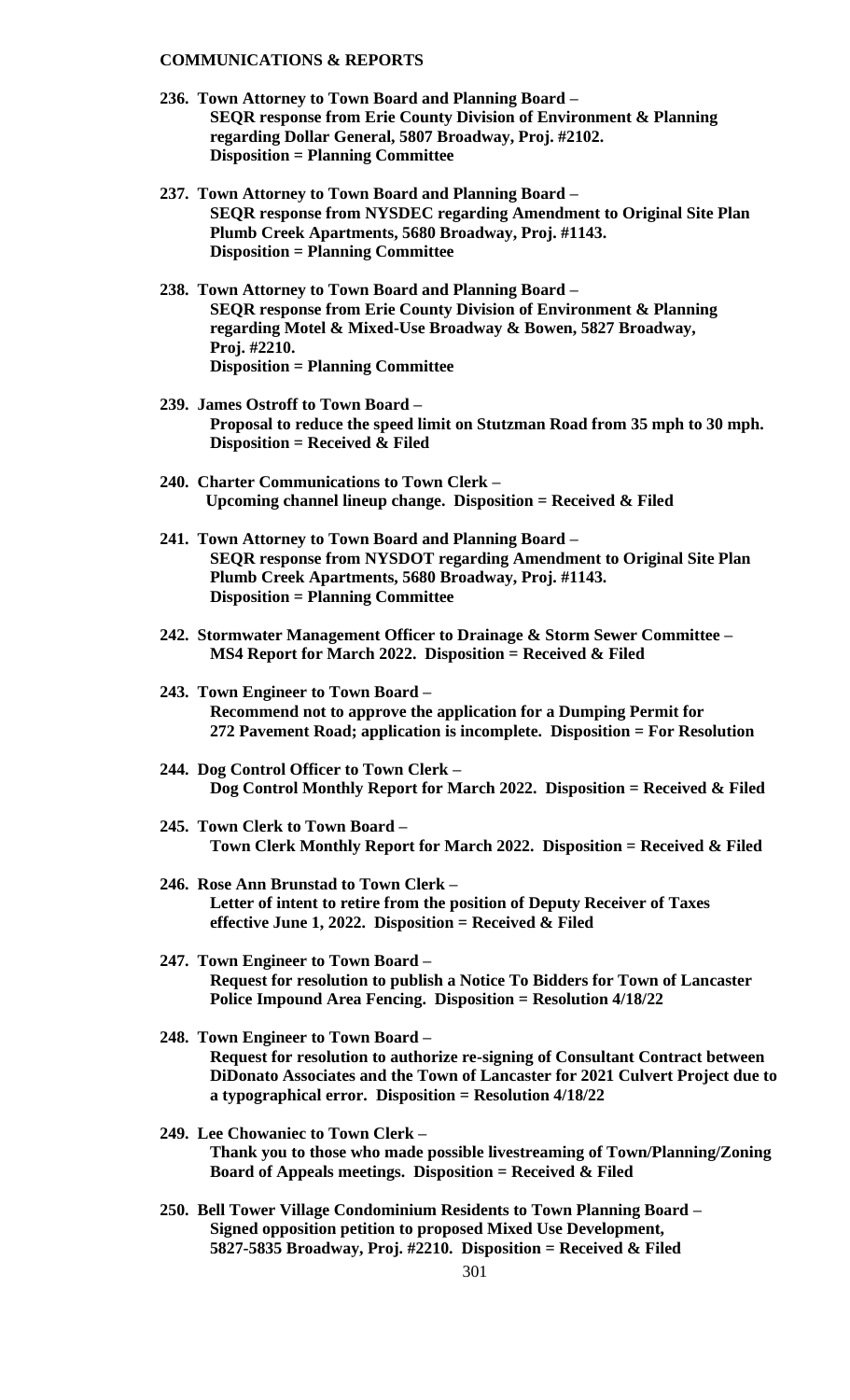- **251. Lt. Col. Matt Urban VFW Post 7275 to Town Clerk – Spaghetti Dinner to be held on Sunday, April 24, 2022 at 12 PM. Disposition = Received & Filed**
- **252. Town Line Volunteer Fire Dept. Inc. to Town Clerk – Change in roster. Disposition = Resolution 4/18/22**
- **253. Town Engineer to Supervisor – Request for resolution to publish a Request for Proposals for Energy Performance Contracting. Disposition = Resolution 4/18/22**
- **254. Town Attorney to Town Board and Planning Board – SEQR responses from Erie County Division of Sewerage Management and the Dept. of Environment & Planning regarding Site Plan Mixed Use 4781 Transit Road, Proj. #8944. Disposition = Planning Committee**
- **255. Deputy Highway Superintendent to Town Board – Request for resolution to deem certain items as surplus property for auction. Disposition = Resolution 4/18/22**
- **256. Deputy Highway Superintendent to Town Board – Request for resolution to deem the old Town phones as surplus property to be discarded. Disposition = Resolution 4/18/22**
- **257. Police Chief to Supervisor and Town Board – Request for Town Board to approve the appointment of Gabrielle R. Jakubik to the position of Public Safety Dispatcher in the Lancaster Police Dept. effective May 3, 2022. Disposition = Resolution 4/18/22**
- **258. Supervisor to Mr. Chowaniec – Response to letter dated March 11, 2022 regarding Dog Control Operations. Disposition = Received & Filed**
- **259. Code Enforcement Officer to Drainage & Storm Sewer Committee – Information regarding Pleasant Meadows Stormwater Facility Maintenance. Disposition = Received & Filed**
- **260. Lancaster Forestry Department to the public – Town of Lancaster's 2022 Arbor Day Celebration information on April 30, 2022 at Westwood Park. Disposition = Received & Filed**
- **261. Police Chief to Town Clerk – Articles and communications. Disposition = Received & Filed**
- **262. Planning Board Chairman to Planning Board, Town Board, Engineering Consultant, Town Attorney, Highway Superintendent, Building Inspector – Draft copy of minutes from April 6, 2022 Planning Board meeting. Disposition = Received & Filed**